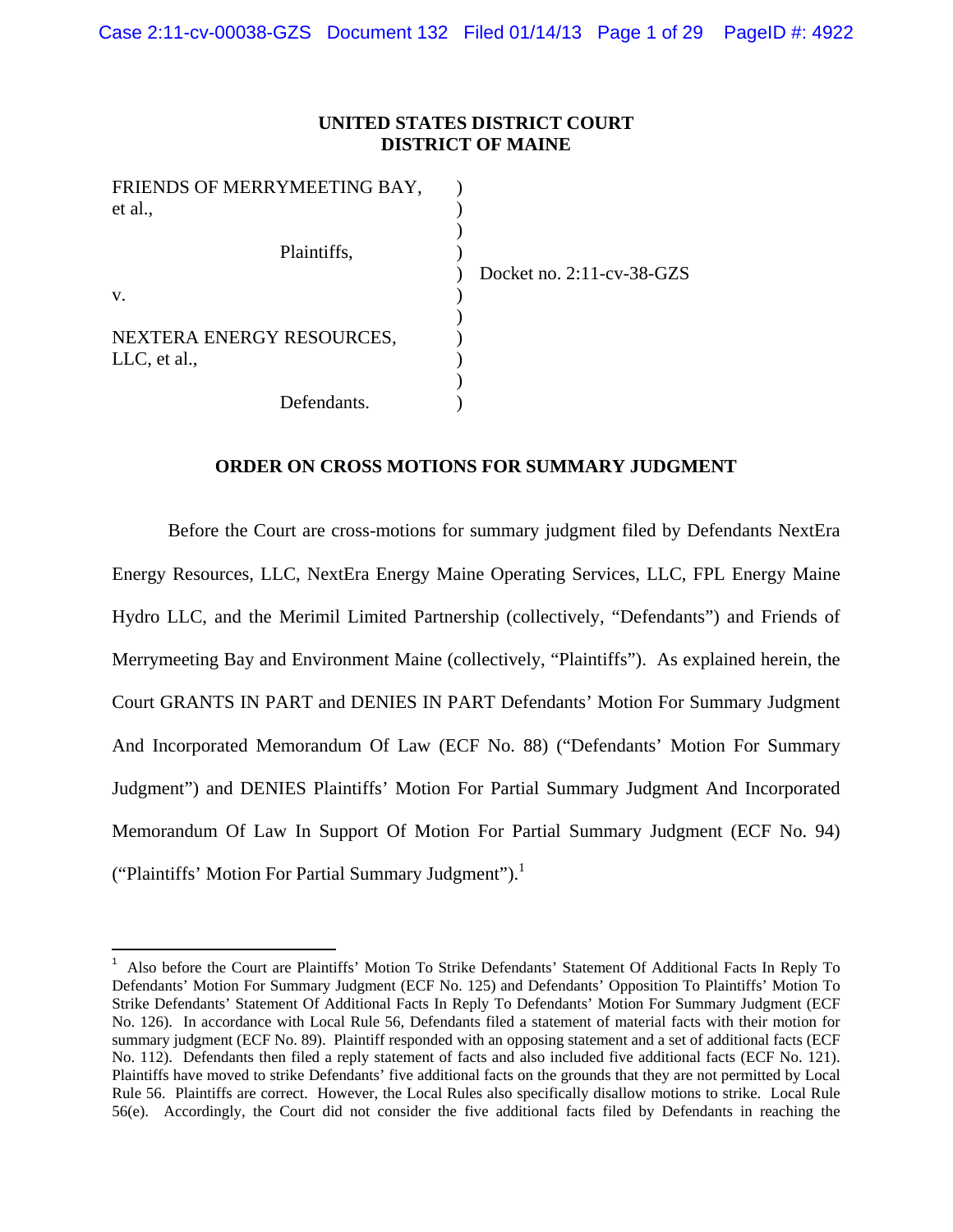The Court additionally notes that on December 26, 2012, more than five months after the conclusion of summary judgment briefing, Plaintiffs filed their Supplement To Plaintiffs' Motion For Partial Summary Judgment And To Plaintiffs' Opposition To Defendants' Motion For Summary Judgment and four additional documents (ECF Nos. 128, 129, 130 and 131) (together, "Plaintiffs' Supplement"). The Court hereby STRIKES Plaintiffs' Supplement (ECF Nos. 128, 129, 130 and 131) as belated and improperly filed.<sup>2</sup>

### **I. LEGAL STANDARD**

 Generally, a party is entitled to summary judgment if, on the record before the Court, it appears "that there is no genuine dispute as to any material fact and that the movant is entitled to judgment as a matter of law." Fed. R. Civ. P. 56(a). "[T]he mere existence of *some* alleged factual dispute between the parties will not defeat an otherwise properly supported motion for summary judgment; the requirement is that there be no *genuine* issue of *material* fact." Anderson v. Liberty Lobby, Inc., 477 U.S. 242, 247-48 (1986). An issue is "genuine" if "the

<u> 1989 - Johann Stein, marwolaethau a gweledydd a ganrad y ganrad y ganrad y ganrad y ganrad y ganrad y ganrad</u> conclusions set forth in this Order. Consideration of those five additional facts would not have altered the outcome of the motions currently before the Court. Therefore, Plaintiffs' Motion To Strike is DENIED AS MOOT.

<sup>&</sup>lt;sup>2</sup> Plaintiffs did not request leave of the Court to file the Supplement or any additional documents. Absent such a motion, Defendants lacked any opportunity to respond to the documents or allegations. Even if leave had been requested, the Court would likely have denied the request since there is no apparent good cause for Plaintiffs' December 26 filing of documents received between October 17, 2012 and November 2, 2012. (See Declaration of Charles C. Caldart (ECF No. 128-1) ¶¶3-6.) In addition to these procedural failings, Plaintiffs did not provide the Court with any additional statements of material fact or indicate how any of the documents provided support any particular statement of material fact already filed. See D. Me. Local Rule 7(f). Instead, Plaintiffs state in a footnote that: "[t]he documents submitted here are all supportive of one or more of the statements of fact submitted by Plaintiffs (either independently or jointly with Defendants) as part of the summary judgment record." (Plaintiffs' Supplement at 2 n.1.) Where Plaintiffs do cite to a specific portion of the accompanying 100-page "Downstream Passage Effectiveness for the Passage of Atlantic Salmon Smolts at the Weston, Shawmut, and Lockwood Projects, Kennebec River, Maine" ("Draft Report"), they misconstrue the Draft Report. Compare Plaintiffs' Supplement at 3- 4 ("The [Draft Report] found that some percentage of the smolts passing downstream at the [Projects] dropped out of the water column and became stationary immediately after passing each project, thus indicating that acute turbine mortality likely occurred at each facility." (internal citations omitted)) with Draft Report at 34 (Page ID # 4853) (stating that a certain percentage of smolts were found "to be stationary downstream of the Project (likely mortality, predation or regurgitated tags)" and noting that the failure of additional smolts to reach a downstream monitoring station could be the result of five different causes, only one of which was mortality). Ultimately, Plaintiffs also appear to ignore the statement on the first page of the Draft Report that "the design of this study was not appropriate to properly assess the whole station passage survival of smolts at or between the Weston, Shawmut or Lockwood Projects." (See Draft Report (ECF No. 129) at 1 (Page ID #4820)). In short, for a multitude of reasons, the Court will not consider Plaintiffs' Supplement in deciding the pending motions.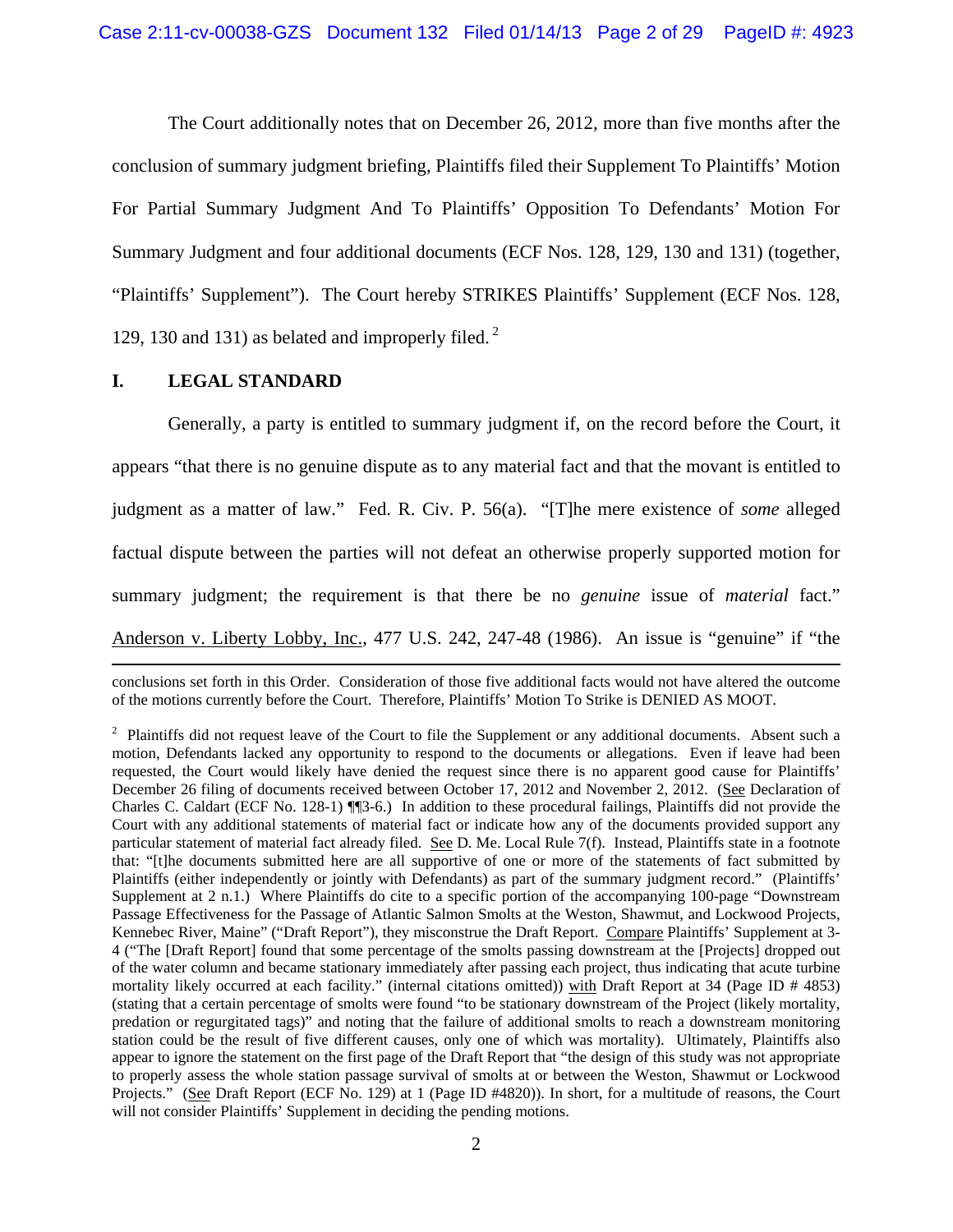### Case 2:11-cv-00038-GZS Document 132 Filed 01/14/13 Page 3 of 29 PageID #: 4924

evidence is such that a reasonable jury could return a verdict for the nonmoving party." Id. at 248. A "material fact" is one that has "the potential to affect the outcome of the suit under the applicable law." Nereida–Gonzalez v. Tirado–Delgado, 990 F.2d 701, 703 (1st Cir. 1993) (citing Anderson*,* 477 U.S. at 248) (additional citation omitted).

 The party moving for summary judgment must demonstrate an absence of evidence to support the nonmoving party's case. Celotex Corp. v. Catrett*,* 477 U.S. 317, 325 (1986). In determining whether this burden is met, the Court must view the record in the light most favorable to the nonmoving party and give that party the benefit of all reasonable inferences in its favor. Santoni v. Potter, 369 F.3d 594, 598 (1st Cir. 2004).

 Once the moving party has made this preliminary showing, the nonmoving party must "produce specific facts, in suitable evidentiary form, to establish the presence of a trialworthy issue." Triangle Trading Co. v. Robroy Indus., Inc., 200 F.3d 1, 2 (1st Cir. 1999) (citation and internal punctuation omitted); see also Fed. R. Civ. P. 56(e). "Mere allegations, or conjecture unsupported in the record, are insufficient." Barros-Villahermosa v. United States, 642 F.3d 56, 58 (1st Cir. 2011) (quoting Rivera–Marcano v. Normeat Royal Dane Quality A/S, 998 F.2d 34, 37 (1st Cir. 1993)); see also Wilson v. Moulison N. Corp., 639 F.3d 1, 6 (1st Cir. 2011) ("A properly supported summary judgment motion cannot be defeated by conclusory allegations, improbable inferences, periphrastic circumlocutions, or rank speculation.") (citations omitted). "As to any essential factual element of its claim on which the nonmovant would bear the burden of proof at trial, its failure to come forward with sufficient evidence to generate a trialworthy issue warrants summary judgment to the moving party." In re Spigel, 260 F.3d 27, 31 (1st Cir. 2001) (quoting In re Ralar Distribs., Inc., 4 F.3d 62, 67 (1st Cir. 1993)).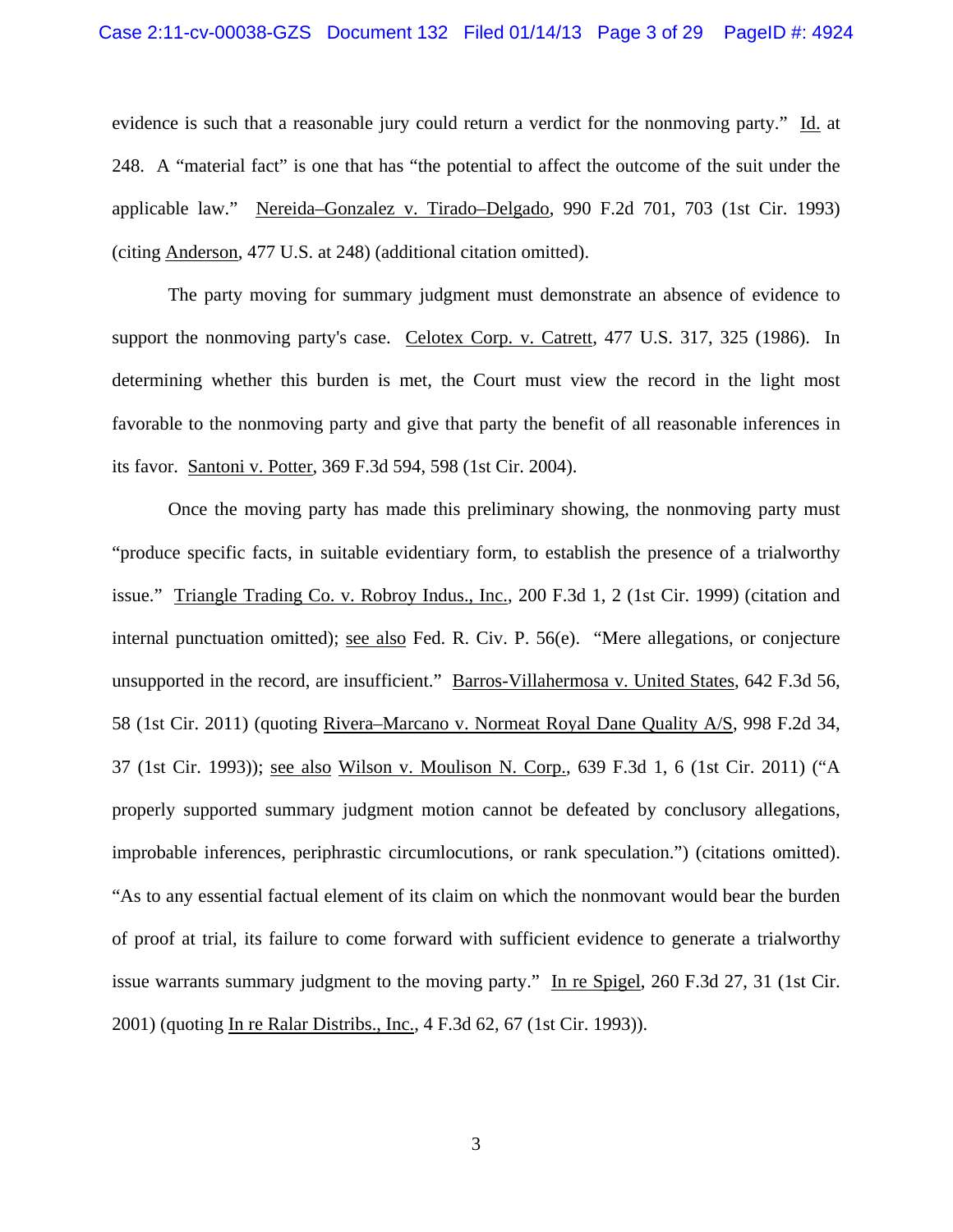The above-described "standard is not affected by the presence of cross-motions for summary judgment." Alliance of Auto. Mfrs. v. Gwadosky, 430 F.3d 30, 34 (1st Cir. 2005) (citation omitted). "[T]he court must mull each motion separately, drawing inferences against each movant in turn." Cochran v. Quest Software, Inc., 328 F.3d 1, 6 (1st Cir. 2003) (citation omitted); see also Alliance of Auto. Mfrs., 430 F.3d at 34 ("[L]ike the district court, we must scrutinize the record in the light most favorable to the summary judgment loser and draw all reasonable inferences therefrom to that party's behoof.").

### **II. FACTUAL BACKGROUND**

 This case arises out of the interaction between an endangered species, the Atlantic salmon, and four dams located on two rivers in Maine. Pursuant to Local Rule  $56(g)$ , and for the purpose of determining whether summary judgment is appropriate, the parties have stipulated to facts material to the motions before the Court.<sup>3</sup> At this point, the Court provides only a limited overview of the dispute, supplementing with additional facts where required later in this Order.

<sup>&</sup>lt;sup>3</sup> In the Joint Stipulated Facts For Summary Judgment (ECF No. 85) ("Joint Stipulated Facts" or "JSF"), the parties state: "The Parties make these stipulated admissions solely for the purposes of these motions." Id. at 1. The parties then cite Local Rule  $56(g)$ , which provides that, "[f]acts deemed admitted solely for purposes of summary judgment shall not be deemed admitted for purposes other than determining whether summary judgment is appropriate." Local Rule  $56(g)$ . Despite submitting these 250 stipulations of fact for the purpose of deciding the summary judgment motions before the Court, Defendants assert in a footnote to Defendants' Opposition To Plaintiffs' Motion For Partial Summary Judgment With Incorporated Memorandum Of Law (ECF No. 106) ("Defendants' Opposition To Plaintiffs' Motion") that the statements made are not necessarily admissible nor should they be taken for the truth of the matter asserted. ( $\underline{Id}$ , at 11 n.7.) Defendants' assertions are contrary to their submission of stipulations in accord with Local Rule 56(g) and their statements in that submission. Further, Defendants rely upon the Joint Stipulated Facts in their own motion for summary judgment and motion in limine. (See Defs.' Mot. For Summ. J. at 2-5, 7, 10-11, 13-14; Defs.' Mot. And Incorporated Mem. Of Law To Preclude Test. And Reports Of Pls.' Expert Witness, Jeffrey Hutchings (ECF No. 93) at 5.) Defendants cannot simultaneously claim that the statements are not admissible and then seek summary judgment and the exclusion of expert testimony based on those very statements. Accordingly, the Court considered and relied on the Joint Stipulated Facts for the purpose of deciding the motions before the Court. In any event, the Court finds that the statements challenged by Defendants would be admissible as public records or reports under Federal Rule of Evidence 803(8). (See Pls.' Reply (ECF No. 122) at 3-5.)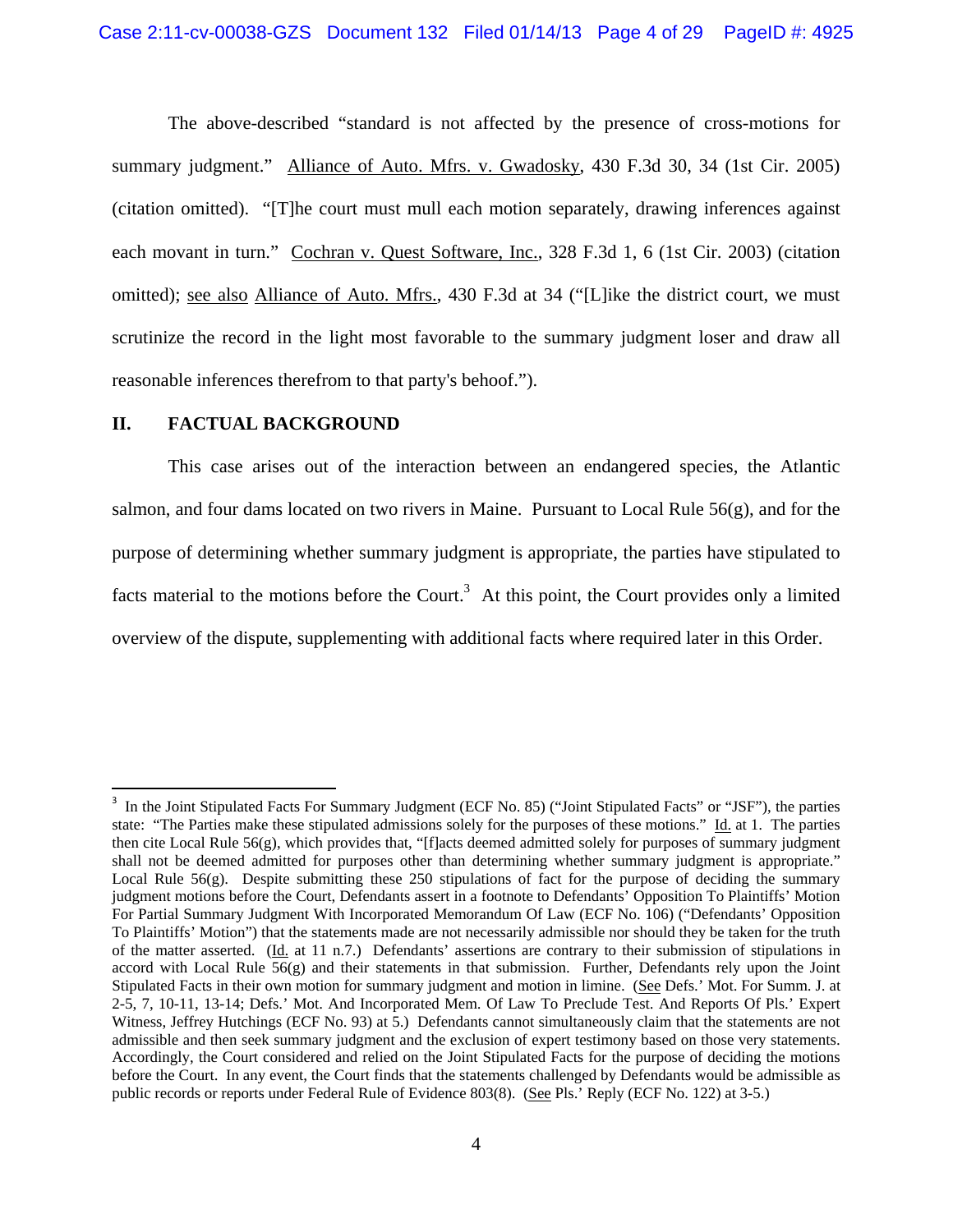### **A. Dams Along The Kennebec River And The Androscoggin River**

 The Kennebec and Androscoggin Rivers empty into the estuary of the Merrymeeting Bay, located along the coast of Maine. The Lockwood Project, the Shawmut Project and the Weston Project are three hydroelectric projects, or dams, located on the mainstem Kennebec River. The Lockwood Project is the first hydroelectric project upstream of Merrymeeting Bay on the Kennebec River. The Shawmut and Weston Projects are dams located upstream of the Lockwood Project on the Kennebec River. The Brunswick Project is the first hydroelectric project upstream of the Merrymeeting Bay on the Androscoggin River. While four dams are at issue in this case, there are other upstream dams located along these rivers.<sup>4</sup>

 The Lockwood Project is owned by Defendant Merimil Limited Partnership, which is also the holder of the license to operate the Lockwood Project from the Federal Energy Regulatory Commission ("FERC"). The Shawmut, Weston and Brunswick Projects are owned by Defendant FPL Energy Maine Hydro LLC, which also holds the FERC licenses to operate those Projects. Defendant NextEra Energy Maine Operating Services, LLC serves as the day-today operator for each of the dams at issue in this case.

#### **B. Atlantic Salmon**

 Atlantic salmon are anadromous, meaning that they are born in fresh water, migrate to the ocean and return to fresh water to spawn. Adult Atlantic salmon return from the ocean to their native rivers and migrate upstream in the Kennebec and Androscoggin Rivers between May and

<sup>&</sup>lt;sup>4</sup> For example, the Hydro Kennebec Project, the second dam upstream of Merrymeeting Bay along the Kennebec River, is not at issue in this case, but its effect on Atlantic salmon is currently being litigated before this Court in Friends of Merrymeeting Bay, et al. v. Brookfield Power US Asset Management, LLC, No. 2:11-cv-00035-GZS. In addition, the Brunswick Project is located approximately four and a half miles downstream from the Pejepscot Project, the second hydroelectric project upstream of Merrymeeting Bay on the Androscoggin River.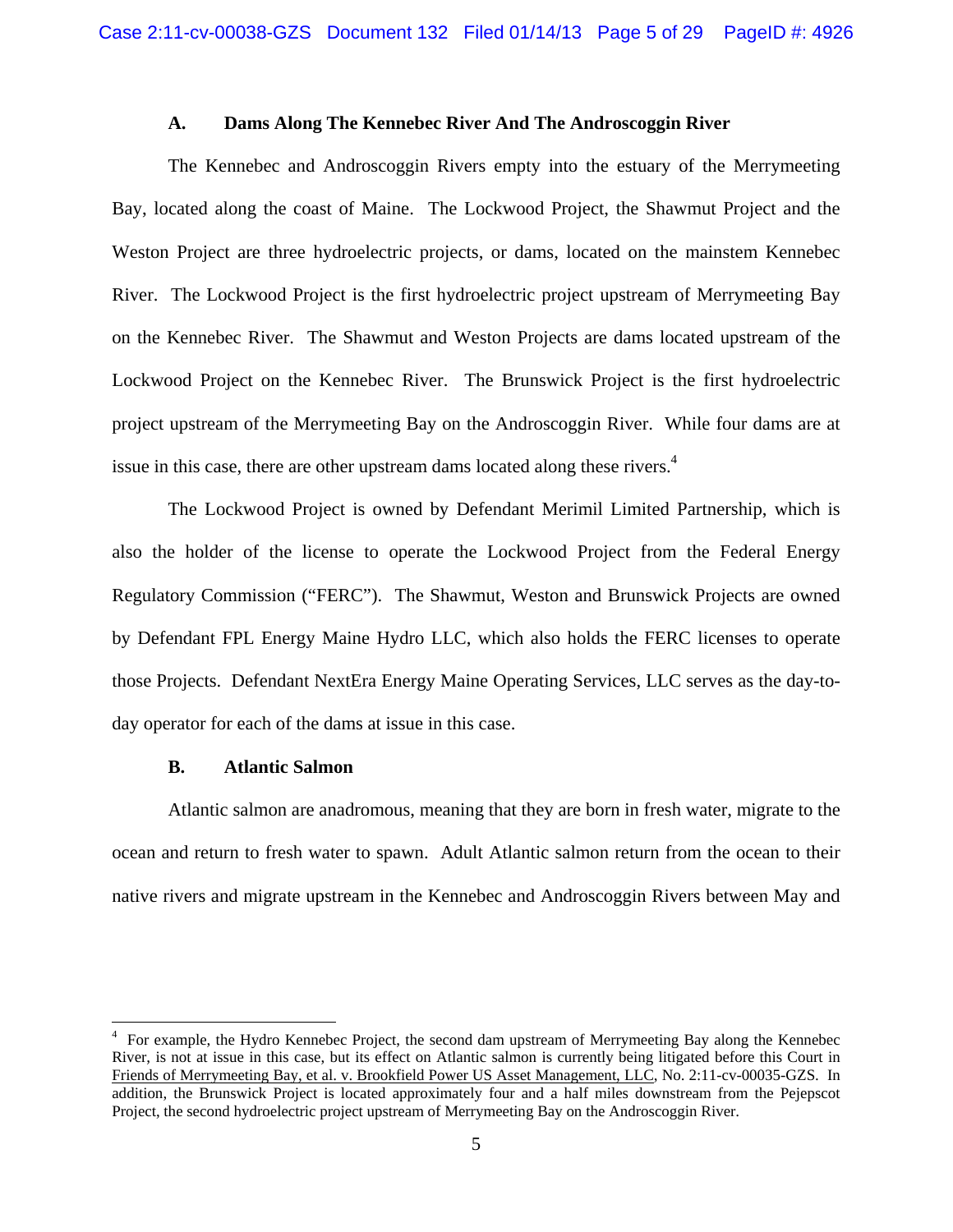October. Smolts<sup>5</sup> migrate downstream in the Kennebec and Androscoggin Rivers in the spring en route to the ocean.

 The Maine Department of Marine Resources ("MDMR") has stocked hatchery Atlantic salmon eggs in the Sandy River, an upstream spawning habitat for Atlantic salmon on the Kennebec River, since 2003 and stocked nearly one million eggs that year. In addition, there has been a limited Atlantic salmon fry stocking program in tributaries of the Androscoggin River upstream of the Brunswick Project.

 On June 19, 2009, the National Marine Fisheries Service ("NMFS") and the United States Fish and Wildlife Service ("USFWS") (collectively, the "Services") issued a final rule including the Atlantic salmon populations of the Kennebec, Androscoggin and Penobscot Rivers as part of the Gulf of Maine Distinct Population Segment ("GOM DPS"), thereby formally designating those populations of Atlantic salmon endangered under the Endangered Species Act ("ESA"). That same day, NMFS issued a final rule designating "critical habitat" for the Kennebec, Androscoggin and Penobscot Atlantic salmon. The portions of the Kennebec River where the Lockwood, Shawmut and Weston Projects are located, and the portion of the Androscoggin River where the Brunswick Project is located, are part of the critical habitat designated on June 19, 2009.

### **C. Downstream and Upstream Passage At The Dams**

 On the Kennebec River, downstream-migrating Atlantic salmon encounter the Weston, Shawmut and Lockwood Projects, in addition to an additional dam not at issue in this case. On

<sup>&</sup>lt;sup>5</sup> Three to six weeks after Atlantic salmon eggs hatch, young salmon emerge from their redds, or series of nests, seeking food. At that point, they are called "fry." Fry quickly develop into "parr," with camouflaging vertical stripes. The parr feed and grow for one to three years in their native streams or rivers before undergoing a series of physiological and morphological changes to become "smolts" ready to enter salt water. Smolts migrate downstream to the ocean where they develop over one to three years into mature adult salmon before returning to fresh water to complete the spawning cycle. Post-spawning adult salmon are called "kelts."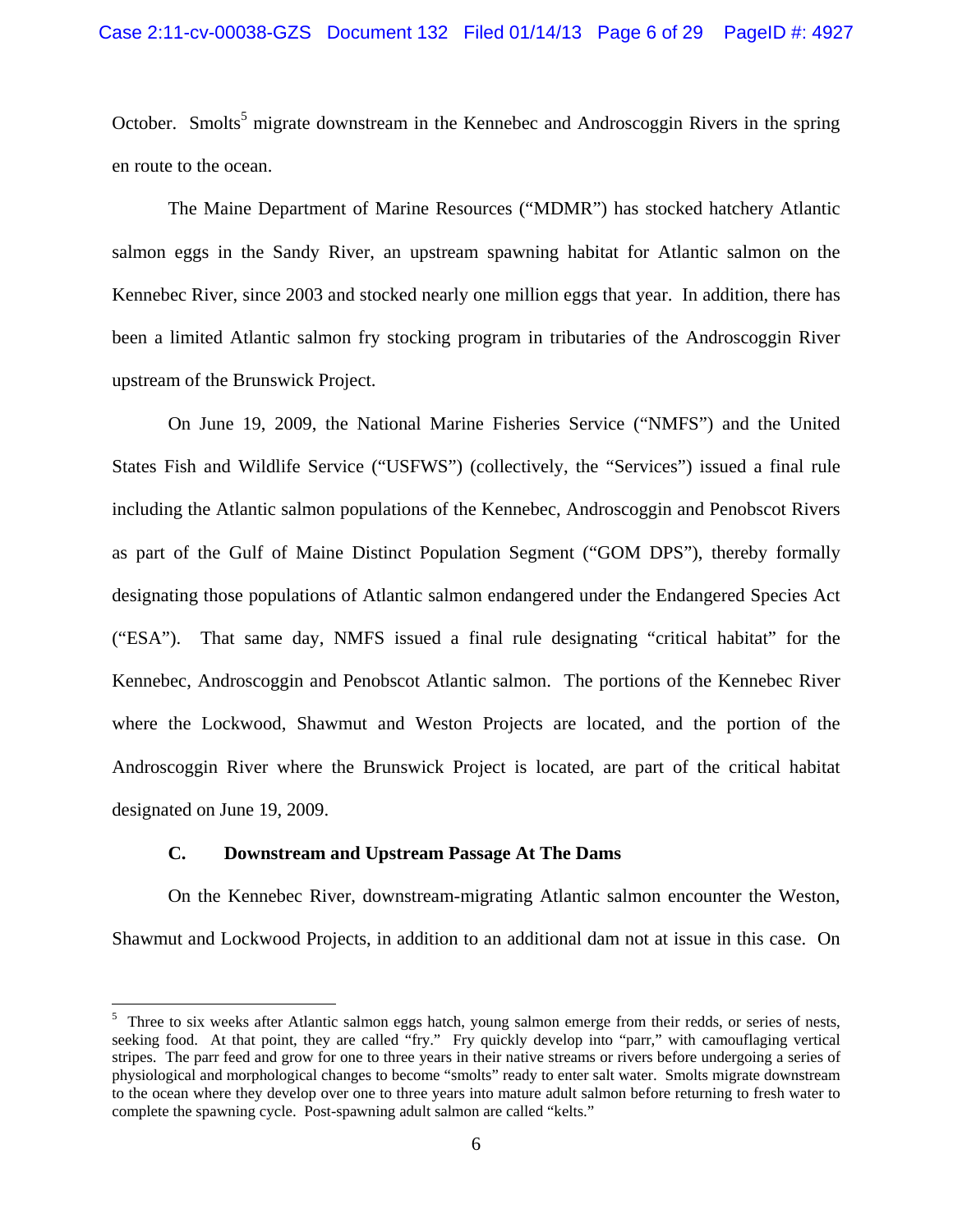### Case 2:11-cv-00038-GZS Document 132 Filed 01/14/13 Page 7 of 29 PageID #: 4928

the Androscoggin River, Atlantic salmon encounter the Brunswick Project, in addition to other dams not at issue in this case.

 Downstream-migrating salmon can pass hydroelectric projects by three basic means: through the turbines, through the fish bypass and via the spill. Each project at issue in this case has multiple turbines of various types. Each project also has a fish bypass. The Lockwood and Weston Projects have guidance booms that operate in conjunction with the fish bypasses at those dams.<sup>6</sup> However, those guidance booms have not always functioned properly, requiring repairs and replacements at times. (JSF ¶¶ 200-212, 225-230.)

 Upstream-migrating salmon on the Kennebec River encounter the Lockwood Project. Near the west bank of the Kennebec at the Lockwood Project is a fish lift. MDMR personnel trap and transport any Atlantic salmon that find the fish lift to the Sandy River, upstream of the Shawmut and Weston Projects. In 2011, 60 adult Atlantic salmon were trapped at the Lockwood Project. Upstream-migrating salmon in the Androscoggin River encounter the Brunswick Project, where an upstream passage system is in place. At the Brunswick Project, fish can use a "vertical slot" fish ladder to swim to the top of the dam, where they are crowded into a hoist and lifted into a holding tank. The fish are released into a flume upstream of the Brunswick Project. In 2011, 45 adult Atlantic salmon were trapped at the Brunswick Project. Some of the adult Atlantic salmon that return to the Androscoggin are likely returning to the river in which they spawned.

<sup>&</sup>lt;sup>6</sup> For example, the Lockwood Project has a "Tuffboom" guidance boom that includes a 10-foot deep curtain, the top ten feet of which are made of a perforated metal place and the bottom six feet are made of synthetic fiber netting. (JSF ¶ 206.) A guidance boom is intended to assist in guiding downstream migrating fish towards a fish bypass and away from a hydroelectric project's turbines. (See, e.g., JSF ¶ 220.)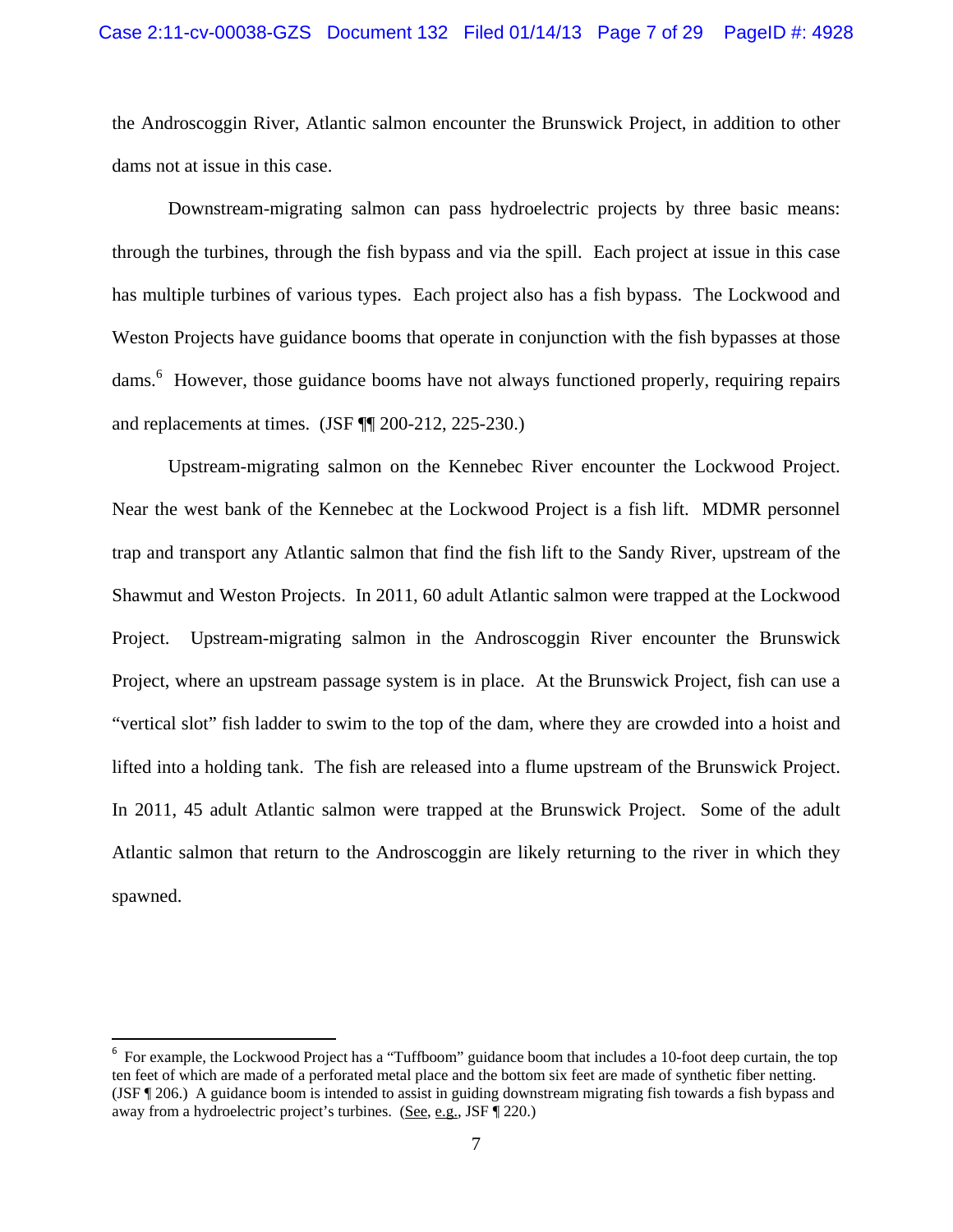### **D. Friends Of Merrymeeting Bay and Environment Maine**

 Friends of Merrymeeting Bay ("FOMB") is a Maine conservation organization that conducts research, advocacy, land conservation, education and litigation activities in order to preserve, protect, and improve the ecological, aesthetic, historical, recreational and commercial values of Merrymeeting Bay and its watershed on behalf of its approximately 400 members. Environment Maine is a statewide environmental advocacy group that is engaged in education, research lobbying, litigation and citizen organizing to encourage the conservation and protection of Maine's waterways on behalf of its approximately 3,500 members. FOMB and Environment Maine each have numerous members who live or own homes near the Kennebec and Androscoggin Rivers and Merrymeeting Bay, and who participate in recreational activities on or near those water bodies.

 Ed Friedman and Kathleen McGee, who have been members of FOMB and Environment Maine since before this action was filed, live within sight of Merrymeeting Bay. Friedman and McGee enjoy kayaking, canoeing, fishing, hiking, photographing and observing the aquatic life and wildlife in and around the Kennebec and Androscoggin Rivers and Merrymeeting Bay. Their enjoyment and use of these waters is impaired by the reduced numbers of Atlantic salmon. Friedman is a long-time Maine guide who has conducted kayaking tours and instruction in the Merrymeeting Bay watershed since the mid-1980s. A healthy population of Atlantic salmon in Merrymeeting Bay, which does not currently exist, would positively impact Friedman's business. (Friedman Dep. (ECF No. 96-9) at  $4081-82$ ,  $4097-98$ .)<sup>7</sup>

<sup>7</sup> Defendants object to Friedman's deposition on the grounds that the deposition was taken in connection with Friends of Merrymeeting Bay, et al. v. Topsham Hydro Partners Limited Partnership, No. 2:11-cv-37-GZS, a related case to the one currently before the Court. (Defendants' Response To Plaintiffs' Statement Of Undisputed Material Facts (ECF No. 107) at 14.) Defendants' objection is without merit. "Sworn deposition testimony may be used to support or oppose a motion for summary judgment regardless of whether the testimony was taken in a prior proceeding" as long as the testimony is based on personal knowledge. Dickinson v. UMass Mem'l Med. Group, No. 09-40149-FDS, 2011 WL 1155497, at \*8 (D. Mass. Mar. 24, 2011). There is no dispute that Friedman testified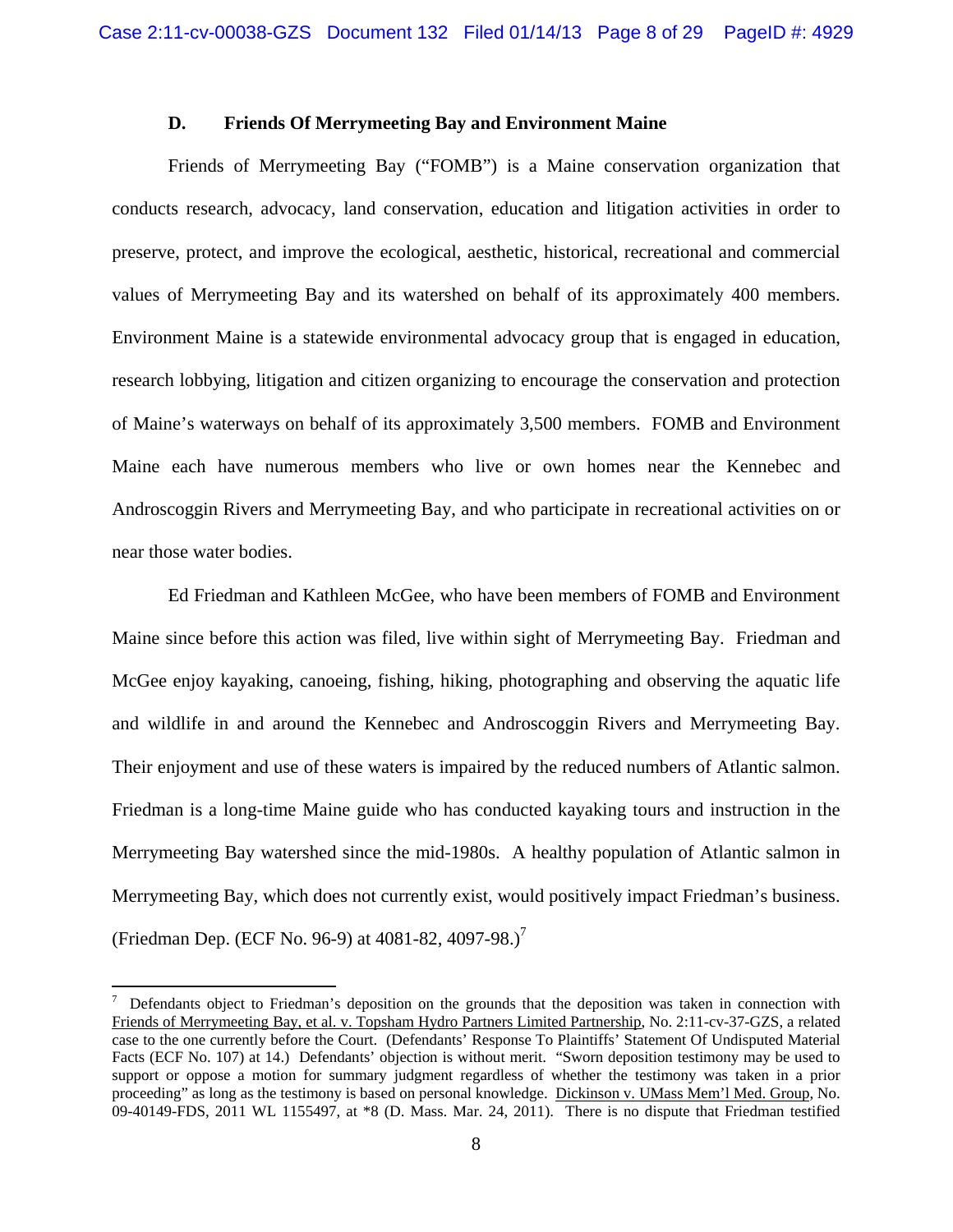# **E. The Litigation**

 On May 10, 2011, Plaintiffs filed their Amended Complaint (ECF No. 27) asserting causes of action under the ESA (Count I) and the Clean Water Act (Count II) against Defendants. Specifically, in Count I, Plaintiffs claim that Defendants are "taking" endangered Atlantic salmon through the operation of the four dams at issue in this case in violation of the ESA. In Count II, Plaintiffs claim that Defendants are violating the Clean Water Act through their operations at the Lockwood, Weston and Shawmut Projects on the Kennebec River.

 On May 25, 2012, Defendants moved for summary judgment on all of Plaintiffs' claims (ECF No. 88). Defendants argue that they are entitled to summary judgment because Plaintiffs lack standing to bring this suit, Plaintiffs are unable to show an entitlement to injunctive relief and that Defendants are not violating the Clean Water Act. On May 26, 2012, Plaintiffs moved for Partial Summary Judgment seeking a liability ruling on Counts I and II (ECF No. 94.). In conjunction with these motions, the parties also briefed three motions in limine with regard to proffered expert testimony and a motion to strike (ECF Nos. 91, 92, 93 and 125). $8$ 

#### **III. DISCUSSION**

### **A. Standing Under The Endangered Species Act**

 At the threshold, Defendants argue that Plaintiffs lack standing because no relief that this Court could provide would ensure recovery of the Atlantic salmon as a species. Accordingly, Defendants argue, Plaintiffs fail the redressability prong of the standing inquiry.

 To satisfy Article III's standing requirements, "Plaintiffs must show (1) that they have suffered an injury in fact, (2) that the injury is fairly traceable to the defendant's allegedly

<sup>&</sup>lt;u> 1989 - Johann Stein, marwolaethau a gweledydd a ganlad y ganlad y ganlad y ganlad y ganlad y ganlad y ganlad</u> based on personal knowledge. The Court additionally notes that the crossover use of the depositions of common witnesses was contemplated by the Court's earlier order. (See Order on Pls. Mot. to Consolidate (ECF No. 56) at 2.)

<sup>&</sup>lt;sup>8</sup> The Court addressed the three motions in limine in its separate Order On Motions In Limine.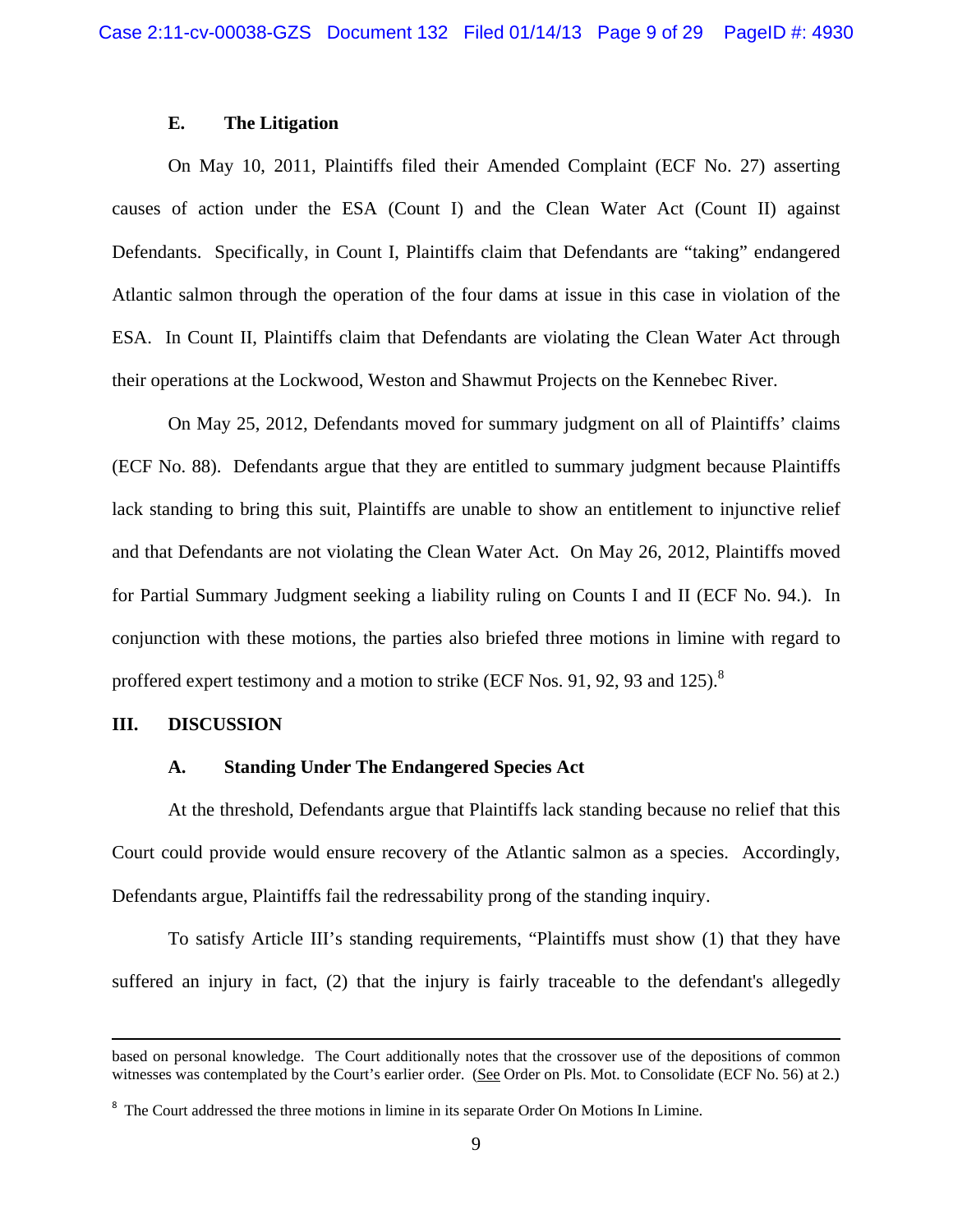unlawful actions, and (3) that it is likely, as opposed to merely speculative, that the injury will be redressed by a favorable decision." Animal Welfare Inst. v. Martin, 623 F.3d 19, 25 (1st Cir. 2010) (internal quotations omitted). Moreover, because Plaintiffs' standing to bring this suit is challenged on summary judgment, Plaintiffs "can no longer rest on . . . 'mere allegations,' but must 'set forth' by affidavit or other evidence 'specific facts,' Fed. Rule Civ. P. 56(e), which for purposes of the summary judgment motion will be taken to be true." Lujan v. Defenders of Wildlife, 504 U.S. 555, 561 (1992).

 To satisfy the injury in fact requirement, Plaintiffs must show that Defendants have invaded "a legally protected interest that is 'concrete and particularized.'" Friends of the Earth, Inc. v. Gaston Copper Recycling Corp., 204 F.3d 149, 156 (4th Cir. 2000) (quoting Lujan, 504 U.S. at 560). Here, Plaintiffs' members aver that they live within sight of Merrymeeting Bay and that those members kayak, canoe, fish, hike and photograph in the vicinity of the Bay. Further, evidence before the Court establishes that Plaintiffs' members observe aquatic and wildlife in and around the Kennebec and Androscoggin Rivers and Merrymeeting Bay. This stated "desire to use or observe an animal species, even for purely esthetic purposes, is undeniably a cognizable interest for purpose of standing." Lujan, 504 U.S. at 562-63; see also Martin, 623 F.3d at 25 (finding Plaintiffs satisfied the injury in fact requirement where Plaintiffs' affidavits revealed that "the members frequently visit wildlife refuges and parks in Maine to try to observe lynx and other wildlife species"). Plaintiffs provide that their enjoyment and use of those waters is impaired by the reduced numbers of Atlantic salmon. Mr. Friedman, a long-time Maine guide, testified that a healthy population of Atlantic salmon, which does not currently exist, would positively impact his business. (Friedman Dep. at 4081-82, 4097-98.) The Supreme Court has established "that environmental plaintiffs adequately allege injury in fact when they aver that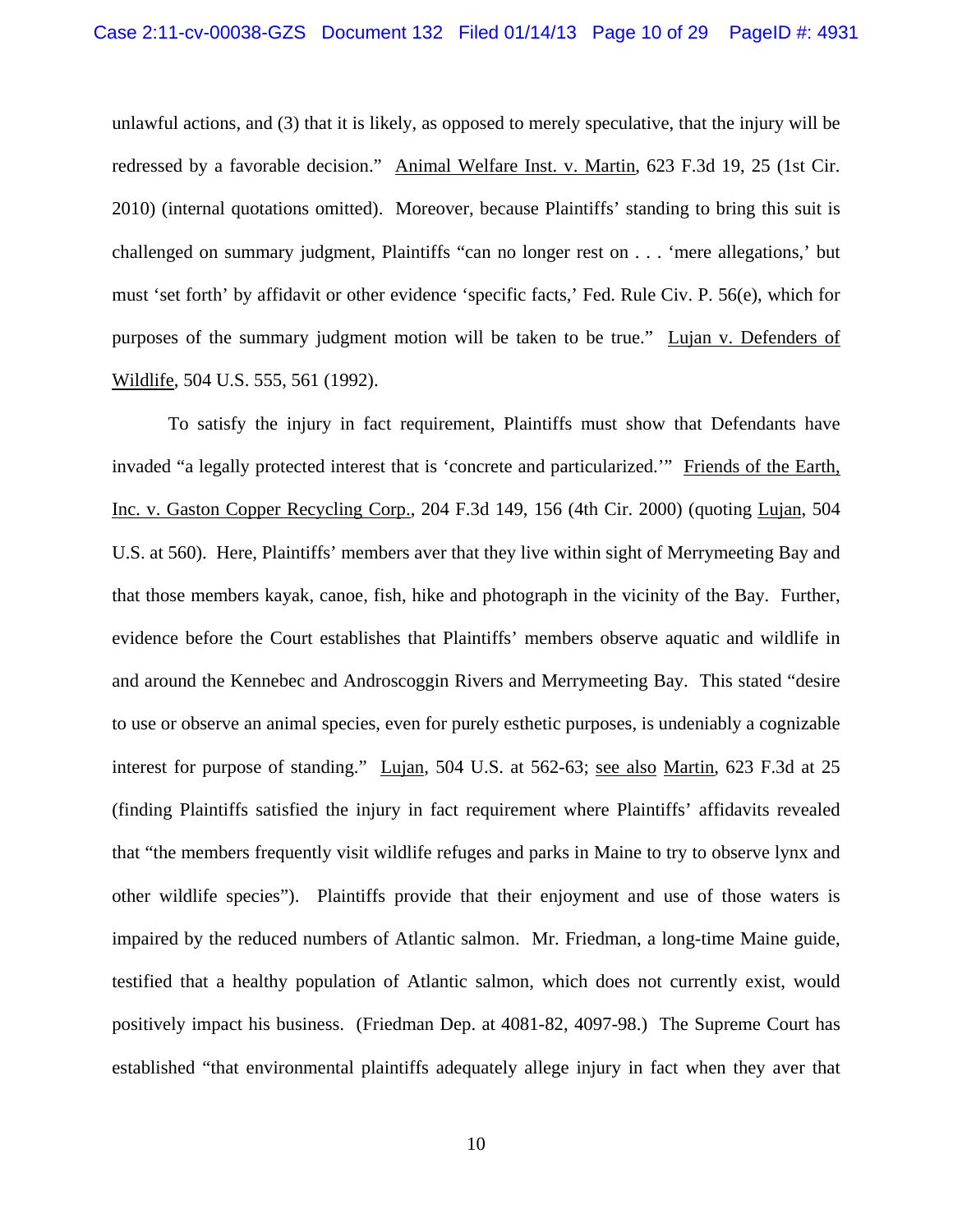they use the affected area and are persons for whom the aesthetic and recreational values of the area will be lessened by the challenged activity." Friends of the Earth, Inc. v. Laidlaw Envtl. Servs. (TOC), Inc., 528 U.S. 167, 183 (2000) (internal citations and quotations omitted). Plaintiffs have adequately shown an injury to their interests.

For purposes of summary judgment, Defendants concede that if Plaintiffs can establish that a take has occurred, Plaintiffs have satisfied the injury in fact requirement. (Defs.' Mot. For Summ. J. at 9.) This concession, however, misconstrues the injury required for standing under the ESA. Plaintiffs need not establish that the environment or the Atlantic salmon have been injured to establish an injury in fact. Instead, "[t]he relevant showing for purposes of Article III standing . . . is not injury to the environment but injury to the plaintiff. To insist upon the former rather than the latter as part of the standing inquiry . . . is to raise the standing hurdle higher than the necessary showing for success on the merits." Laidlaw Envtl. Servs. (TOC), Inc., 528 U.S. at 181.

 The second prong of the standing inquiry considers whether "the injury is fairly traceable to the defendant's allegedly unlawful actions." Martin, 623 F.3d at 25 (internal punctuation omitted). The purpose of the second prong is to ensure that there is a "genuine nexus between a plaintiff's injury and a defendant's alleged illegal conduct" and that plaintiffs' injury is not caused by a third party, not presently before the Court. Gaston Copper Recycling Corp., 204 F.3d at 161; see also Lujan, 504 U.S. at 560. Plaintiffs need not prove to a scientific certainty that defendants' actions caused the injury. Gaston Copper Recycling Corp., 204 F.3d at 161. Indeed, "[t]he 'fairly traceable' standard is not equivalent to a requirement of tort causation." Id. (internal quotations and citations omitted).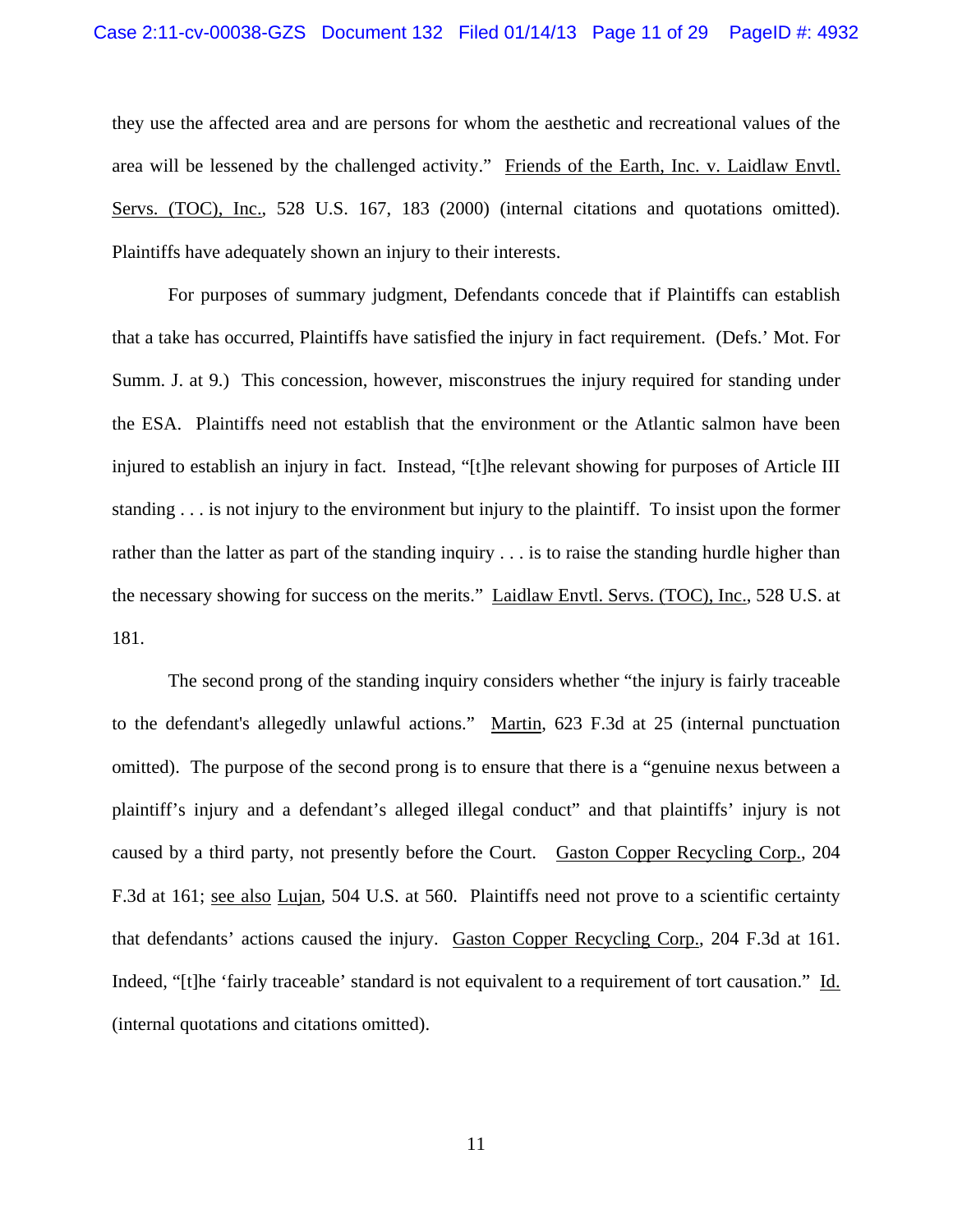Here, Plaintiffs have sufficiently shown that their injury is fairly traceable to Defendants' actions. The Services have stated to the Maine Department of Marine Resources, and Defendants, that "Dams directly and substantially reduce survival rates of Atlantic salmon . . . . Dams also directly kill and injure a significant number of salmon on both upstream and downstream migrations." (JSF ¶¶ 180-81.) For purposes of standing, Plaintiffs have adduced evidence to show that dams contribute to the decreased number of Atlantic salmon present in the Kennebec and Androscoggin rivers and Merrymeeting Bay. Notably, Defendants do not seriously contest that Plaintiffs satisfy the second element of the standing inquiry, pausing only to "question" whether Plaintiffs can show traceability in a footnote. (Defs.' Mot. For Summ. J. at 9 n.10.) The Court notes, however, that the determination that Plaintiffs have shown traceability for standing purposes in this action is only an initial hurdle. Plaintiffs still maintain the burden of showing on the merits that the Defendants have actually caused a taking of Atlantic salmon in violation of the ESA.

Finally, Plaintiffs must demonstrate that it is "likely as opposed to merely speculative, that the injury will be redressed by a favorable decision." Lujan, 504 U.S. at 561. Defendants place the most heft behind arguing that Plaintiffs have failed to show redressability on the grounds that no relief this Court could provide would ensure the recovery of Atlantic salmon. Indeed, Defendants assert that "Plaintiffs cannot establish that it is likely that the salmon will recover, even if the dams were completely removed." (Defs.' Mot. For Summ. J. at 10.) Defendants' arguments, however, cast the relief sought too broadly. It is beyond question that Plaintiffs would like to see Atlantic salmon recover as a whole species and no longer listed as an endangered species, but, through this lawsuit, Plaintiffs seek only to have their aesthetic and recreational enjoyment of Atlantic salmon increased. An injunction would redress their injury, at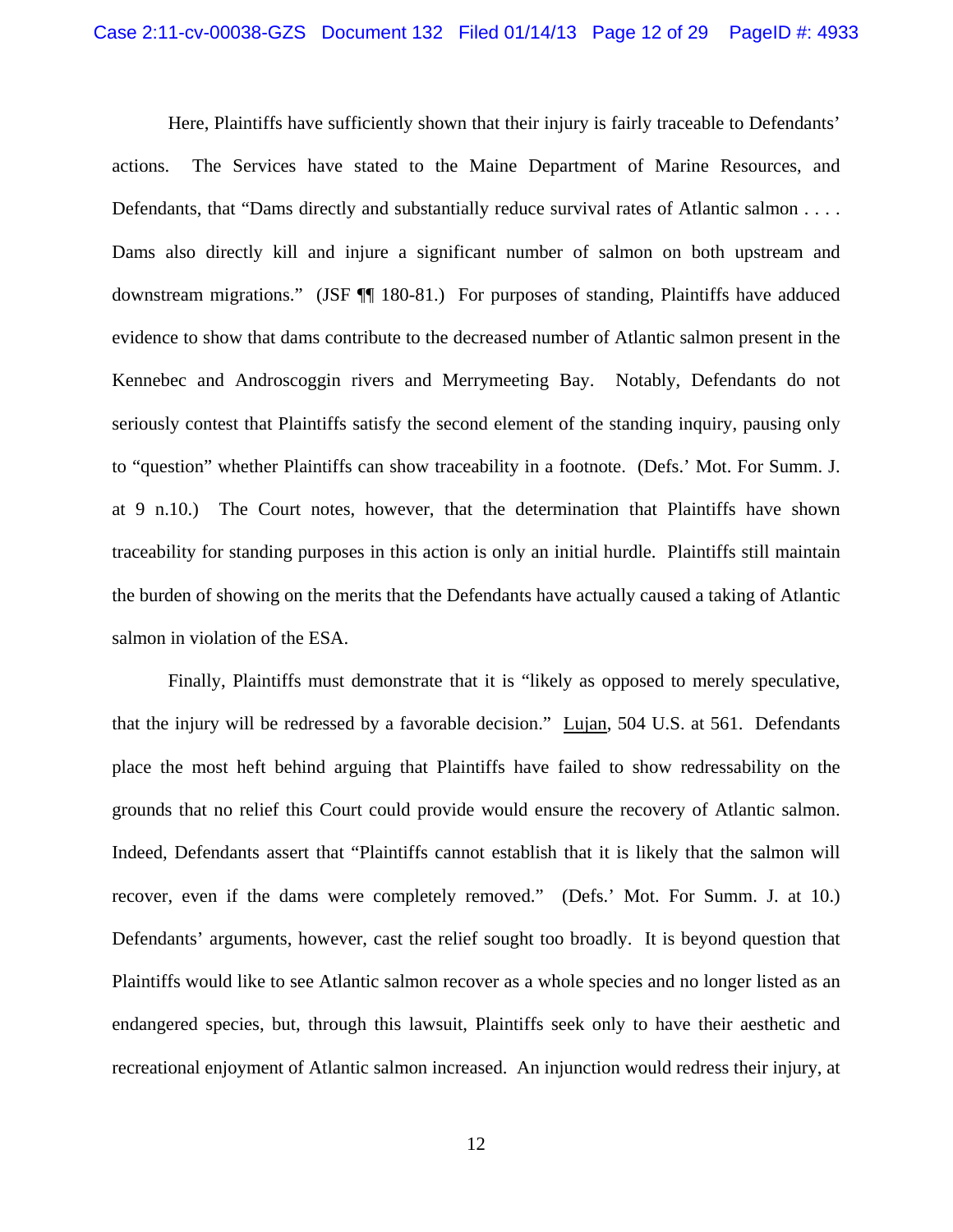least in part. Assuming that the dams "take" Atlantic salmon, as Defendant have done with regard to standing, if the dams were to cease use of their turbines during Atlantic salmon migration (or any other number of measures Plaintiffs have suggested), it is likely that fewer Atlantic salmon would be harmed by the dams. See Strahan v. Coxe, 939 F. Supp. 963, 979 (D. Mass. 1996) (finding redressability where the cessation of use of gillnets and lobster gear in Massachusetts waters would likely decrease the number of endangered whales harmed through entanglements), aff'd in part, rev'd on other grounds, 127 F.3d 155.

Plaintiffs need not establish that their requested relief will bring about the recovery of the Atlantic salmon. See, e.g., Coho Salmon v. Pacific Lumber Co., 61 F. Supp. 2d 1001, 1014-15 (N.D. Cal. 1999) (rejecting the argument that Plaintiffs lacked redressability where the suggested relief was "not certain to result in the increased coho salmon population"). If a plaintiff was required to show that its requested relief would ensure recovery of the species in order to have standing under the ESA, courts would be powerless to consider any measure that would attempt to halt the extinction of a species. That is not what Congress intended. See Tennessee Valley Auth. v. Hill, 437 U.S. 153, 184 (1978) ("The plain intent of Congress in enacting this statute was to halt and reverse the trend toward species extinction, whatever the cost.")

Defendants similarly argue that Plaintiffs lack standing because they have not shown what the impact of their suggested relief will be on the whole station survival rate of Atlantic salmon passing the dams. (Defs.' Mot. For Summ. J. at 10.) In other words, Defendants argue that Plaintiffs cannot show how well any of their suggested relief "will work." (Id. at 11.) Again, an injunction could redress Plaintiffs' injuries by decreasing the number of salmon that are likely injured and killed by the dams. In a Clean Water Act case, the Third Circuit similarly stated that "[p]laintiffs need not show that the waterway will be returned to pristine condition in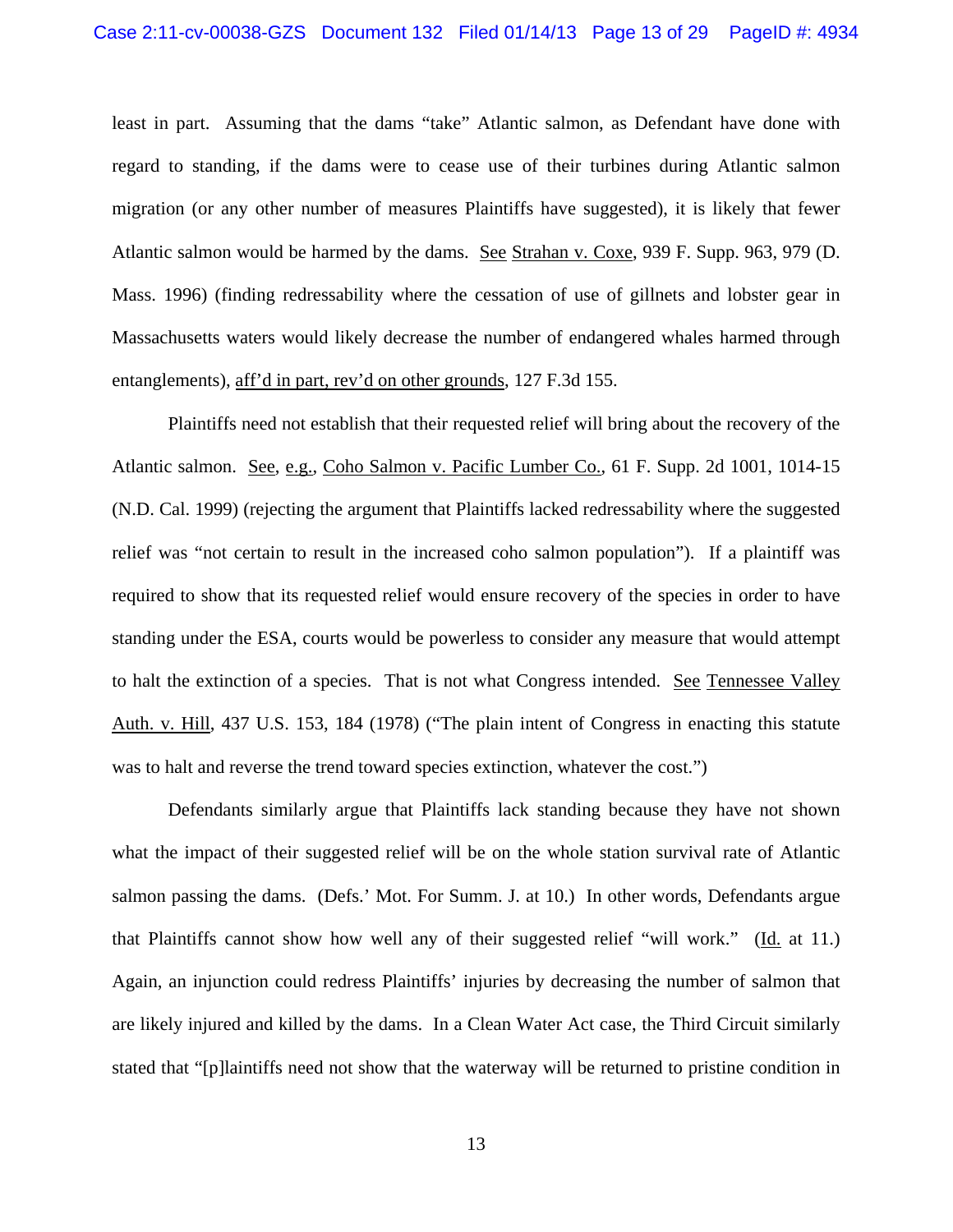order to satisfy the minimal requirements of Article III." Pub. Interest Research Grp. of N.J. v. Powell Dufferyn Terminals, Inc., 913 F.2d 64, 73 (3rd Cir. 1990). Likewise here, Plaintiffs do not have to show that their suggested remedies will ensure the recovery of the species. In conclusion, Plaintiffs have sufficiently established standing at this stage of the litigation.<sup>9</sup>

## **B. Count I: Alleged Violations Of The Endangered Species Act**

 Plaintiffs seek a liability ruling with respect to Count I of their Amended Complaint (ECF No. 27) regarding alleged violations of the ESA. FOMB and Environment Maine contend that Defendants' Lockwood, Shawmut and Weston Hydroelectric Projects on the Kennebec River and Defendants' Brunswick Hydroelectric Project on the Androscoggin River are engaging in unauthorized takings of Atlantic salmon in violation of the ESA.

 Congress has declared that the purpose of the ESA is "to provide a means whereby the ecosystems upon which endangered species and threatened species depend may be conserved" and "to provide a program for the conservation of such endangered species and threatened species." 16 U.S.C. § 1531(b). Accordingly, when it was passed, the ESA represented "the most comprehensive legislation for the preservation of endangered species ever enacted by any nation." Tennessee Valley Auth., 437 U.S. at 180. Under the ESA, "[v]irtually all dealings with endangered species, including taking, possession, transportation, and sale, were prohibited, except in extremely narrow circumstances." Id. (internal citations omitted). To further the protection afforded by the ESA, the statute includes a citizen suit provision, allowing interested

<sup>&</sup>lt;sup>9</sup> Although not addressed or challenged by Defendants, an association such as FOMB or Environment Maine has "standing to bring suit on behalf of its members when its members would otherwise have standing to sue in their own right, the interests at stake are germane to the organization's purpose, and neither the claim asserted nor the relief requested requires the participation of individual members in the lawsuit." Laidlaw Envtl. Servs. (TOC), Inc., 528 U.S. at 181. Here, FOMB's purpose is to preserve, protect, and improve the ecological, aesthetic, historical, recreational and commercial values of Merrymeeting Bay. Environment Maine's purpose is to encourage the conservation and protection of Maine's waterways. The interests invoked in this litigation in observing Atlantic salmon free from takings at the dams are germane to these purposes. Neither the claims asserted nor the requested relief would require participation from any individual member of FOMB or Environment Maine. Accordingly, FOMB and Environment Maine have standing to bring this suit.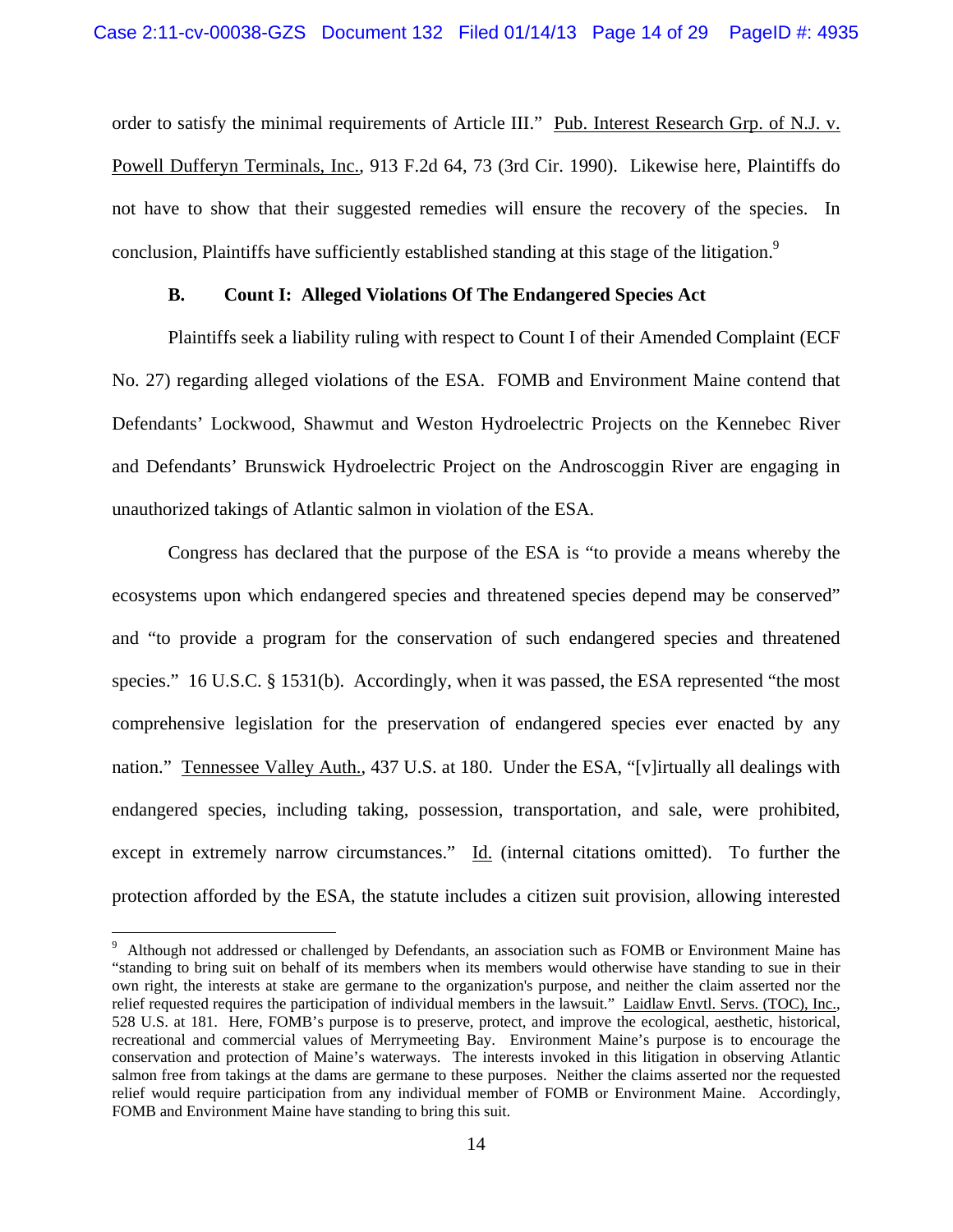persons to bring suit to force compliance with the ESA. Id. at 180-81; see also 16 U.S.C. §  $1540(g)$ .

 Section 9 of the ESA makes it unlawful for any person to "take" any threatened or endangered species of fish or wildlife within the United States, unless an incidental take statement or incidental take permit is obtained pursuant to Section 7 or Section 10 of the ESA, respectively. 16 U.S.C. §§ 1536, 1539. "Take" is defined to mean "harass, harm, pursue, hunt, shoot, wound, kill, trap, capture, or collect, or to attempt to engage in any such conduct." Id. § 1532(19). The definition of "take" was intended to "apply broadly to cover indirect as well as purposeful actions." Babbit v. Sweet Home Chapter Of Cmtys. For A Greater Or., 515 U.S. 687, 704 (1995). The Secretary of the Interior has defined "harm" in the definition of "take" to mean: "an act which actually kills or injures wildlife. Such act may include significant habitat modification or degradation where it actually kills or injures wildlife by significantly impairing essential behavioral patterns, including breeding, feeding or sheltering." 50 C.F.R. § 17.3; see also Babbit, 515 U.S. at 708 (upholding the Secretary's definition of harm to include "significant habitat modification or degradation that actually kills or injures wildlife").

### **1. The Standard For Establishing A Taking**

 In the First Circuit, "[t]he proper standard for establishing a taking under the ESA, far from being a numerical probability of harm, has been unequivocally defined as a showing of 'actual harm.'" American Bald Eagle v. Bhatti, 9 F.3d 163, 165 (1st Cir. 1993). In Bhatti, Plaintiffs challenged a deer hunt on the Quabbin Reservation in Eastern Massachusetts on the ground that it posed a significant risk to the bald eagles at the Quabbin Reservation in violation of the ESA. Id. at 164. In that case, Plaintiffs presented an attenuated casual chain lacking any proof whereby bald eagles could be injured if some of the deer shot by hunters with lead slugs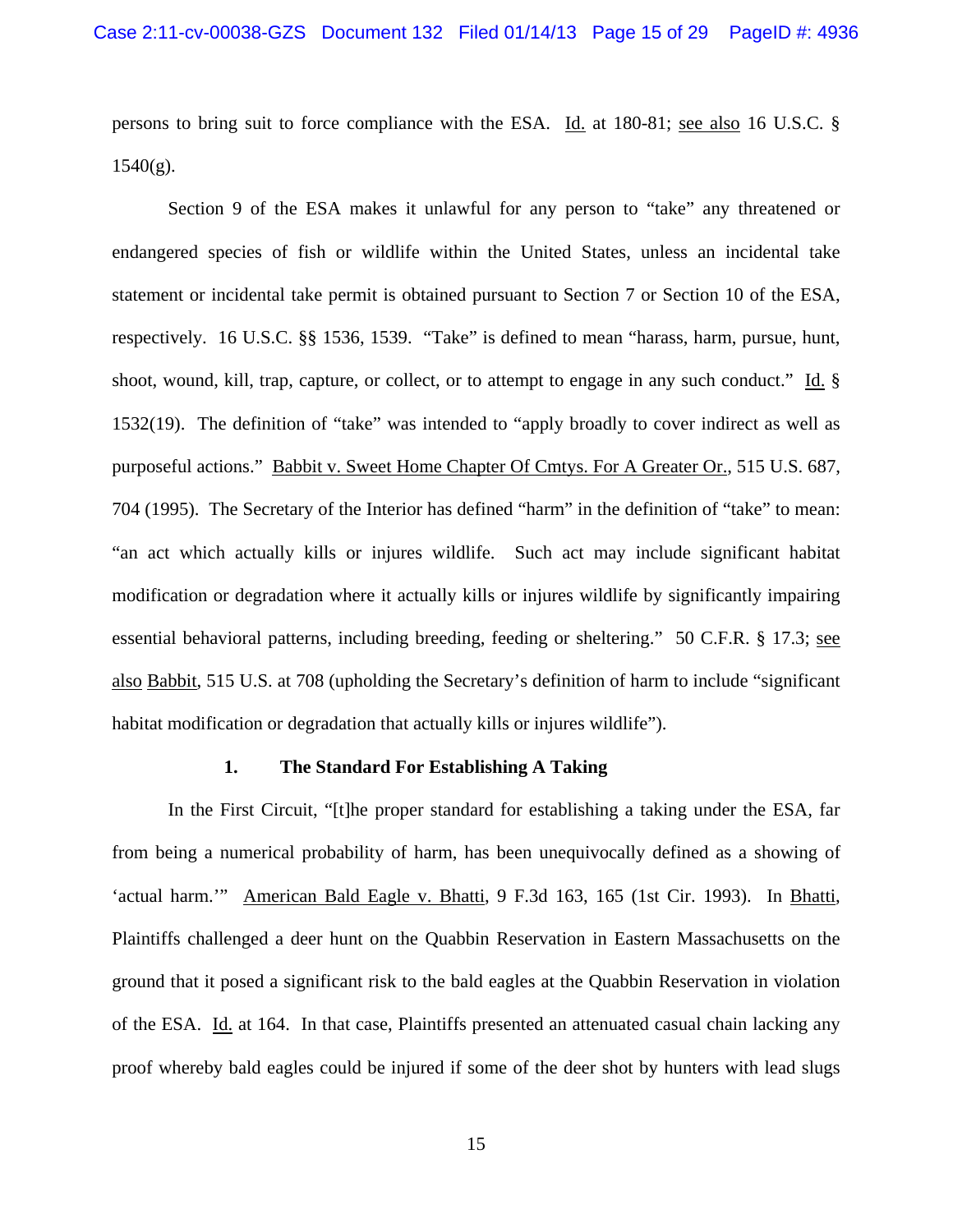were not recovered but died in the feeding area of the bald eagles; those unrecovered deer would then contain lead in their bodies; bald eagles could then feed on those deer, ingest some of the lead and be harmed by the lead. Id. at 164. Plaintiffs failed to show that any of the bald eagles actually ingested lead or ate deer containing lead. Id. at 166. The First Circuit declined to find a taking, stating that "there must be actual injury to the listed species" to find harm. Id. Further, "courts have granted injunctive relief only where petitioners have shown that the alleged activity has actually harmed the species or if continued will actually, as opposed to potentially, cause harm to the species." Id. In elucidating the standard, the First Circuit noted that a showing of a "significant risk of harm" was a lower degree of certainty than that required to establish a taking. Id. at 166 n.5. $^{10}$ 

 To establish a taking on summary judgment, Plaintiffs need to show that there is no genuine dispute that Atlantic salmon have been actually harmed. Evidence of a single, actual injury to an Atlantic salmon will suffice to show a taking under the ESA. Strahan v. Coxe, 127 F.3d 155, 165 (1st Cir. 1997) (providing that "a single injury to one whale is a taking under the  $ESA$ ").

# **2. The Presence Of Atlantic Salmon**

Before turning to evidence of taking of Atlantic salmon in this case, the Court pauses to note that there must be Atlantic salmon in the vicinity of the dams before a taking can occur. See, e.g., Beech Ridge Energy LLC, 675 F. Supp. 2d at 567-576 (examining potential caves in which the endangered Indiana bat could hibernate, the physical characteristics of the planned

<sup>&</sup>lt;sup>10</sup> The standard established by the First Circuit to show a taking under the ESA differs substantially from the standard established in other courts. For example, in Animal Welfare Inst. v. Beech Ridge Energy, LLC, the district court looked to the Ninth Circuit in finding that to establish a taking under the ESA, a plaintiff "must establish, by a preponderance of the evidence, that the challenged activity is reasonably certain to imminently harm, kill, or wound the listed species." 675 F. Supp. 2d 540, 563 (D. Md. 2009) ("Beech Ridge") (referencing Marbled Murrelet v. Pacific Lumber Co., 83 F.3d 1060 (9th Cir. 1996)).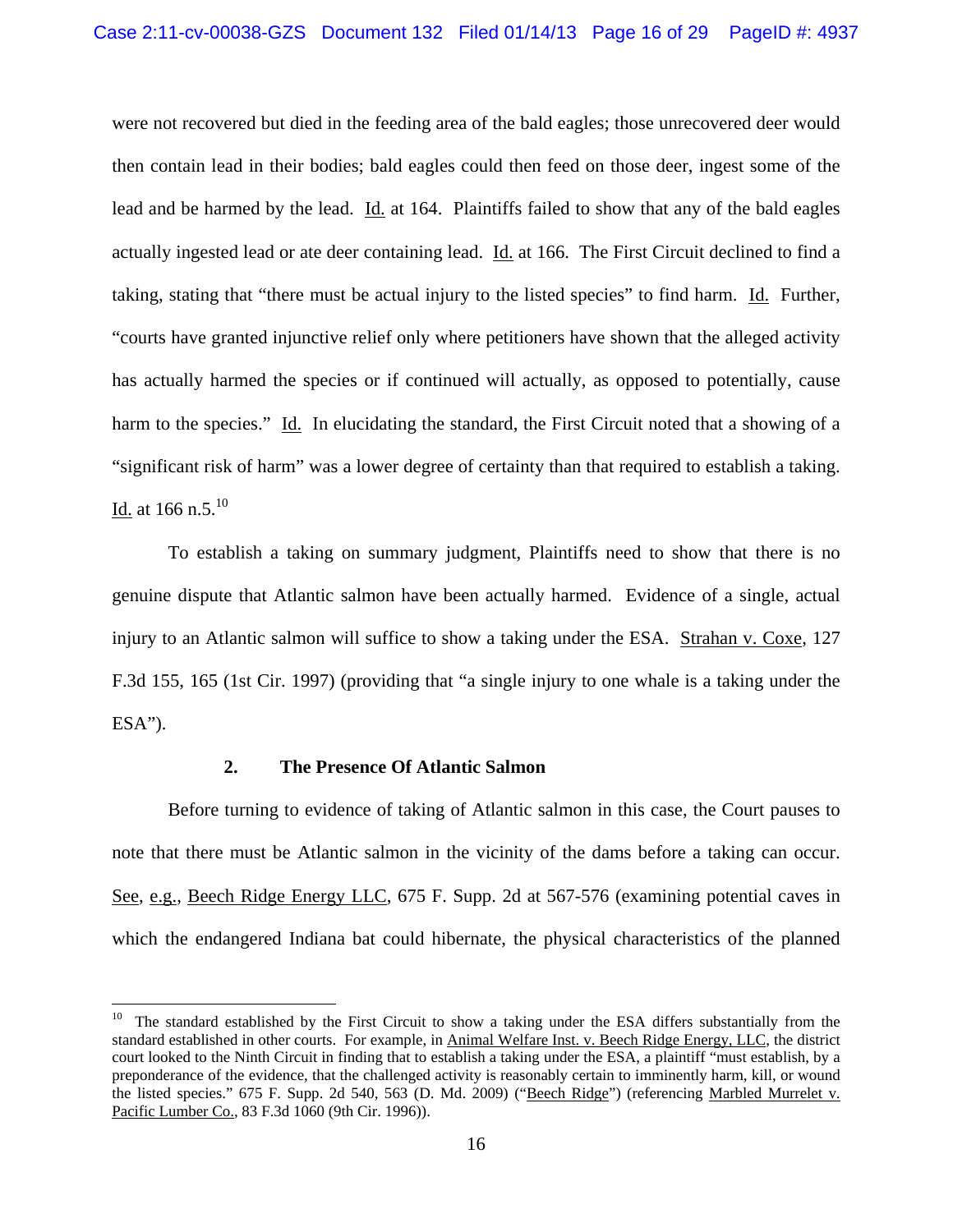project site, mist-net surveys and acoustic data to determine that the endangered Indiana bat was present at the challenged project site). Plaintiffs have shown that a limited number of Atlantic salmon are in the vicinity of the dams at issue in this case. Atlantic salmon eggs are stocked annually in the Sandy River, an upstream spawning habitat for Atlantic salmon on the Kennebec River. (JSF ¶¶ 64-65.) Atlantic salmon fry also are stocked in the upstream tributaries of the Androscoggin River. (Id.  $\parallel$  69.) The Court logically concludes that at least some of those Atlantic salmon make it downstream to the dams at issue in this case. Moreover, Atlantic salmon have been trapped at the lower most dams on each of the Kennebec and Androscoggin Rivers and then either trucked or lifted upstream. In 2011, 60 adult Atlantic salmon were trapped at the Lockwood Project on the Kennebec River.  $(Id. \P 81.)$  That same year, 45 adult Atlantic salmon were trapped at the Brunswick Project on the Androscoggin River. (Id. ¶ 86.) Accordingly, Atlantic salmon are in the vicinity of these dams.

#### **3. Evidence Of Taking Atlantic Salmon In This Case**

 The evidence presented on summary judgment shows that there is a genuine issue of material fact as to whether the Defendants are taking Atlantic salmon at the dams. Defendants do not have an incidental take statement or an incidental take permit for any of the Projects that would exempt from ESA liability any taking of Atlantic salmon at the Projects. See 16 U.S.C. §§ 1536(o)(2), 1539. (See also JSF ¶ 34.) However, Defendants are, and have been for a number of years, engaged in the process of applying for an incidental take statement or an incidental take permit to cover the operation of the dams. (Id. ¶¶ 35-36.) As part of the application process, Defendants and their hired consultants have developed draft "White Papers" that contain estimated survival rates for Atlantic salmon that pass through the dams at issue in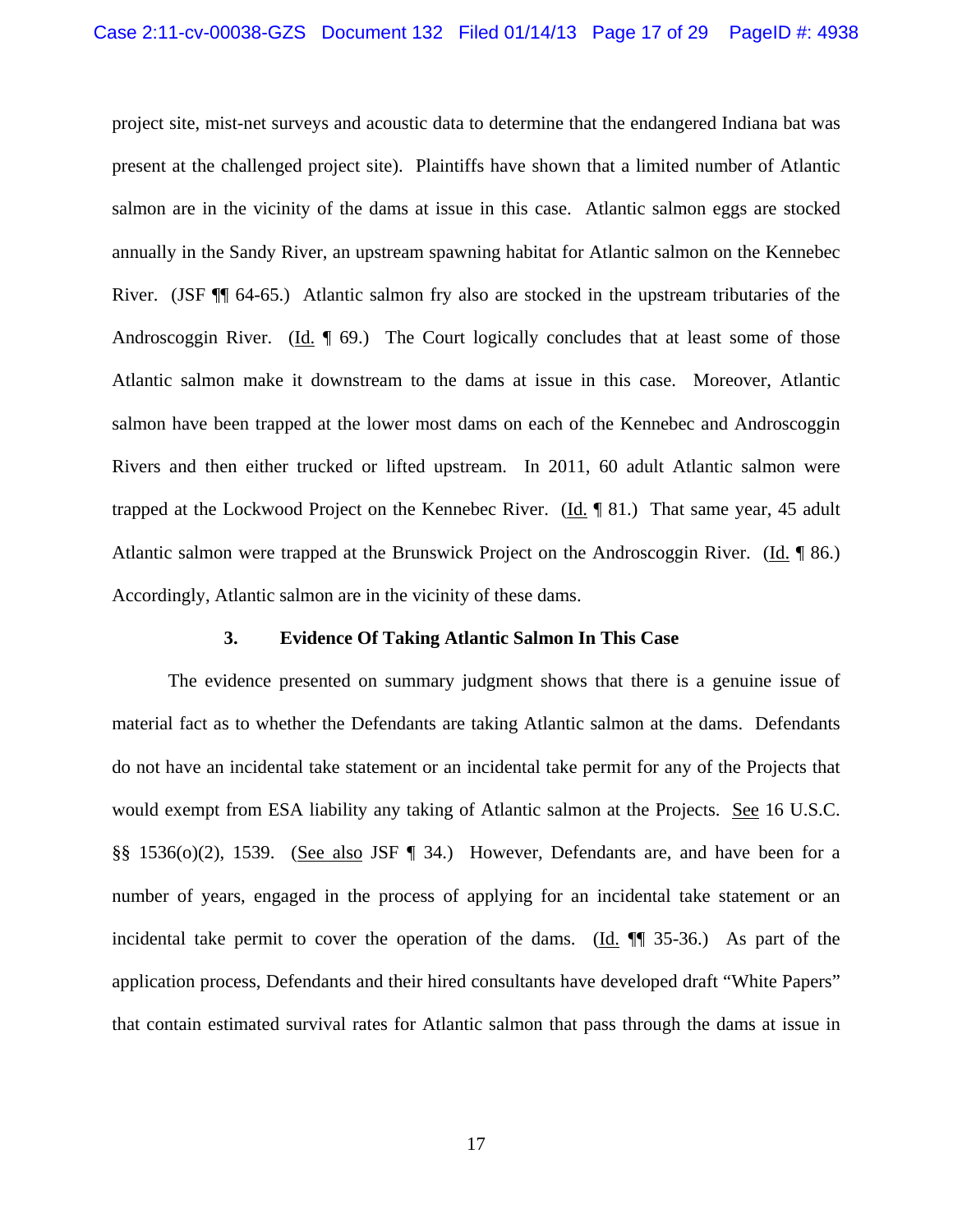this case.<sup>11</sup> The White Papers are intended by Defendants to be scientifically defensible. (Id.  $\P$ 43.)

 The White Papers use two methods of estimating injury and mortality for Atlantic salmon smolts that may pass through the Projects. First, the "empirical turbine mortality method" used "mark-recapture" studies done at dams not at issue in this case with turbines and operational characteristics that Defendants deemed similar to the Projects at issue in this case. (Id. ¶¶ 126- 27.) No mark-recapture studies of Atlantic salmon have been conducted at any of the four Projects at issue in this case (Id.  $\parallel$  127.) For the mark-recapture studies that were completed at other dams, test salmon were tagged above a hydroelectric project, released into a downstream route, collected after passing through the dam, held and then physically examined for signs of injury or mortality.  $(Id. \parallel 128.)$  The test salmon were evaluated one hour after passage to evaluate immediate mortality or injury and then 48 hours after passage to evaluate delayed mortality. (Id.  $\P$  129.)

The results of those mark-recapture studies conducted at dams not at issue in this case reveal that any salmon that may pass through the Projects via the turbines have a statistical chance of being injured or killed. For example, based on studies done at other dams, it is estimated that 85.1% of any downstream migrating smolts that pass through the Francis turbines at the Lockwood Project, which are six of the seven turbines at that Project, survive after one hour and 76.2% are uninjured after one hour. (Id. ¶¶ 92, 132, 133.) At the Brunswick Project,

 $11$  More specifically, as part of the application process, Defendants and the Services convened a group comprised of personnel from the Services, the MDMR and non-governmental environmental groups. (JSF ¶ 37.) That group reviewed documents submitted by Defendants as part of the process of applying for an incidental take statement or incidental take permit and provided feedback. Defendants submitted a preliminary draft Habitat Conservation Plan ("HCP") to that group as part of the application process. (Id. ¶ 39.) To inform the HCP, Defendants and their hired consulting firms prepared a series of draft papers known as "White Papers" to provide an assessment of estimated "whole station survival" under certain assumptions at each of the four projects. (Id. ¶¶ 40, 42.) The White Papers derived predicted whole station survival at each project by estimating the percentages of downstream migrating salmon that may pass through each project via the turbines, the fish bypass and the spill and then predicting the number of salmon that may be injured or killed through such passage. (Id. 142.)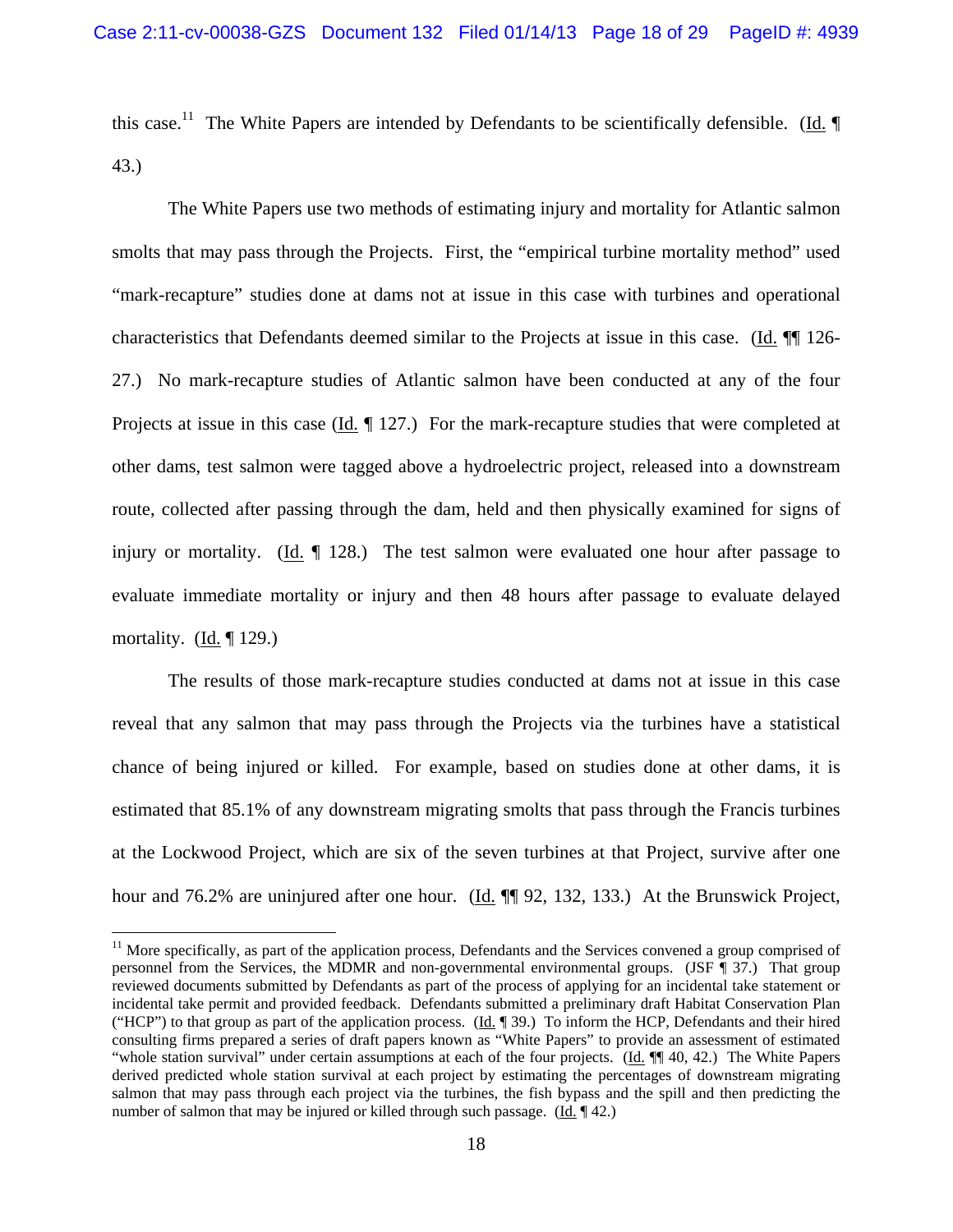which has three propeller turbines, it is estimated that 94.7% of any downstream migrating smolts that pass through the propeller turbines survive after one hour, 92.8% survive after 48 hours and 92.5% are uninjured after one hour.<sup>12</sup> (Id.  $\P$  116, 138, 139.) The mark-recapture studies also estimate that any Atlantic salmon that may pass through the dams via bypass or spillway have a chance of being injured or killed. For example, based on studies conducted at other dams, it is estimated that 81.6% of any downstream migrating smolts that pass via the bypass or spillway are not injured or killed by the passage.<sup>13</sup> (Id.  $\P$  159, 161.)

 Second, the "Advanced Hydro Turbine model" was used to estimate potential turbine mortality for Atlantic salmon smolts that may pass through the Projects. The Advanced Hydro Turbine model calculates the statistical probability of a turbine blade strike on a fish that passes through a turbine based on certain operation characteristics at the Projects and the anticipated body lengths of smolts and kelts in the Kennebec and Androscoggin Rivers. (JSF ¶¶ 140, 141.) The results of the Advanced Hydro Turbine model show that smolts and the larger kelts that pass through the dams via the turbines have a statistical chance of being injured or killed.<sup>14</sup>

 $12$  The mark-recapture studies contain the following additional results: Based on studies done at other hydroelectric projects, it is estimated that 94.7% of any downstream migrating smolts that pass through the Kaplan turbine at the Lockwood Project survive after one hour, 92.8% survive after 48 hours and 92.5% are uninjured after one hour. (Id. ¶¶ 132, 133.) At the Shawmut Project, it is estimated that 85.1% of any downstream migrating smolts that pass through the Francis turbines, which are six of the eight turbines at the Shawmut Project, survive after one hour and 76.2% are uninjured after one hour. (Id. ¶¶ 100, 134, 135.) It is further estimated that 94.7% of any downstream migrating smolts that pass through the propeller turbines at the Shawmut Project survive after one hour, 92.8% survive after 48 hours and 92.5% are uninjured after one hour. (Id.  $\P$  134, 135.) At the Weston Project, which has four Francis turbines, it is estimated that 91.5% of any downstream migrating smolts that pass through the Francis turbines survive after one hour, 91.3% survive after 48 hours and 93.8% are uninjured after one hour. (Id. ¶ 108, 136, 137.)

<sup>&</sup>lt;sup>13</sup> The full results of the mark-recapture studies for smolts and kelts passing via a bypass or spillway include the following additional results: For each of the four projects at issue in this case, based on studies performed at other hydroelectric projects, it is estimated that 97.1% of any downstream migrating smolts or kelts that pass via the bypass or the spillway survive after one hour and 96.3% survive after 48 hours. (JSF ¶¶ 158, 160.) No statistics were provided for overall injury or death to kelts by passage through a bypass or spillway.<br><sup>14</sup> The full results of the Advanced Hydro Turbine model are as follows: For smolts at the Lockwood Project, it is

estimated that approximately 82.0% of any downstream migrating smolts that pass through the Francis turbines would survive and 91.6% of any downstream migrating smolts that pass through the Kaplan turbine would survive. (JSF ¶ 144.) For kelts at the Lockwood Project, it is estimated that approximately 72.1% of any downstream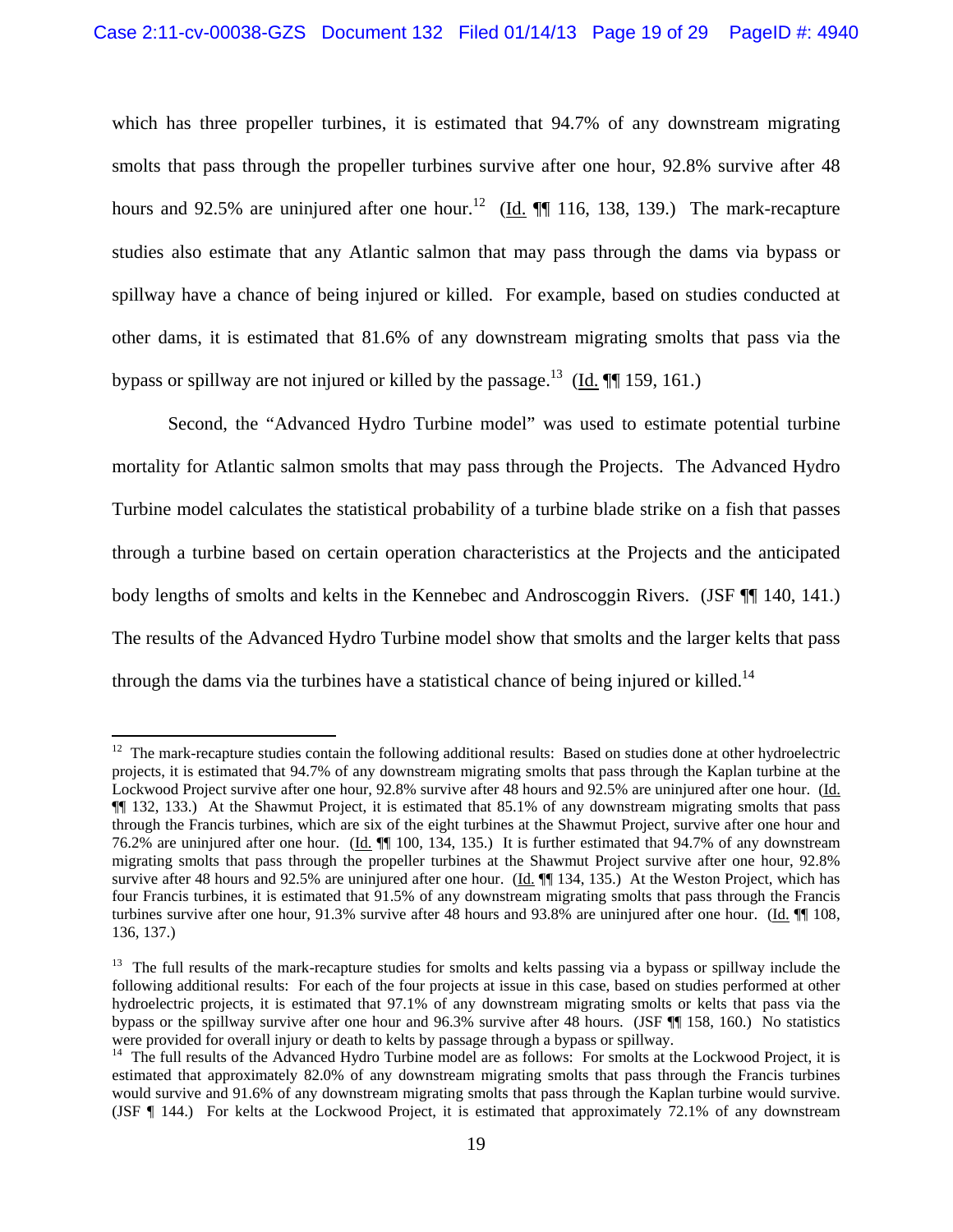Combining the results of the mark-recapture studies done at dams not at issue in this case and the statistical probabilities developed in the Advanced Hydro Turbine model with historic river flow data, the White Papers contain estimates of whole station survival rates for smolts and kelts that pass through the Projects.<sup>15</sup> Overall, the White Papers estimate that between 90% and 95% of any downstream migrating smolts will survive passage over or through the dams, between 82% and 93% of any downstream migrating smolts will remain uninjured from such passage, and, that between 73% and 89% of any downstream migrating kelts will be uninjured after passing through or over the dams.<sup>16</sup> Even after altering the calculations to take into account different percentages of Atlantic salmon using different downstream passage routes and flow

<u> 1989 - Johann Stein, marwolaethau a gweledydd a ganlad y ganlad y ganlad y ganlad y ganlad y ganlad y ganlad</u>

migrating kelts that pass through the Kaplan turbine would survive.  $(\underline{Id}, \P 150)$ . No estimates were provided for any kelts that may pass through the Francis turbines. For smolts at the Shawmut Project, it is estimated that approximately 84.7% of any downstream migrating smolts that pass through the Francis turbines would survive and 94.3% of any downstream migrating smolts that pass through the propeller turbines would survive. (Id. ¶ 145.) For kelts at the Shawmut Project, it is estimated that approximately 81.1% of any downstream migrating kelts that pass through the propeller turbines survive. (Id. ¶ 151.) No estimates were provided for any kelts that may pass through the Francis turbines. For smolts at the Weston Project, it is estimated that approximately 88.2% of any downstream migrating smolts that pass through the Francis turbines would survive. (Id.  $\P$  146.) For kelts at the Weston Project, it is estimated that approximately 59.6% of any downstream migrating kelts that pass through the Francis turbines would survive. (Id.  $\P$  152.) For smolts at the Brunswick Project, it is estimated that approximately 92.7% of any downstream migrating smolts that pass through the propeller turbines would survive. (Id.  $\parallel$  147.) For kelts at the Brunswick Project, it is estimated that approximately 75.9% of any downstream migrating kelts that pass through the propeller turbines would survive. (Id. ¶ 153.)

<sup>&</sup>lt;sup>15</sup> Whole station survival is calculated based on the total number of salmon expected to survive passage through the turbines, through the bypass and via spill during "normally anticipated conditions" at each project. (JSF ¶ 162.) To evaluate potential mortality via bypass and spillway, the results of mark-recapture studies done at dams not at issue in this case were considered. (Id. ¶ 155.)

<sup>&</sup>lt;sup>16</sup> The full predictions of the White Papers are as follows: For the Lockwood Project, the primary estimates predict that between 92% and 94% of any downstream migrating smolts and 88% of any downstream migrating kelts will survive passage through or over the Project and that 85% will be uninjured as a result of such passage. (JSF  $\P$  166, 170.) For the Shawmut Project, the primary estimates predict that between 90% and 91% of any smolts migrating downstream and 89% of any kelts migrating downstream will survive passage over or through the Project and that 82% of any smolts will be uninjured as a result of such passage. (Id.  $\P$  167, 170.) For the Weston Project, the primary estimates predict that between 90% and 93% of any smolts migrating downstream and 73% of any kelts migrating downstream will survive passage over or through the Project and that 83% of any smolts will be uninjured as a result of such passage. (Id. ¶¶ 168, 170.) For the Brunswick Project, the primary estimates predict that between 93% and 95% of any smolts migrating downstream and 85% of any kelts migrating downstream will survive passage over or through the Project and that 91% of any smolts will be uninjured as a result of such passage. (Id. ¶¶ 169, 170.)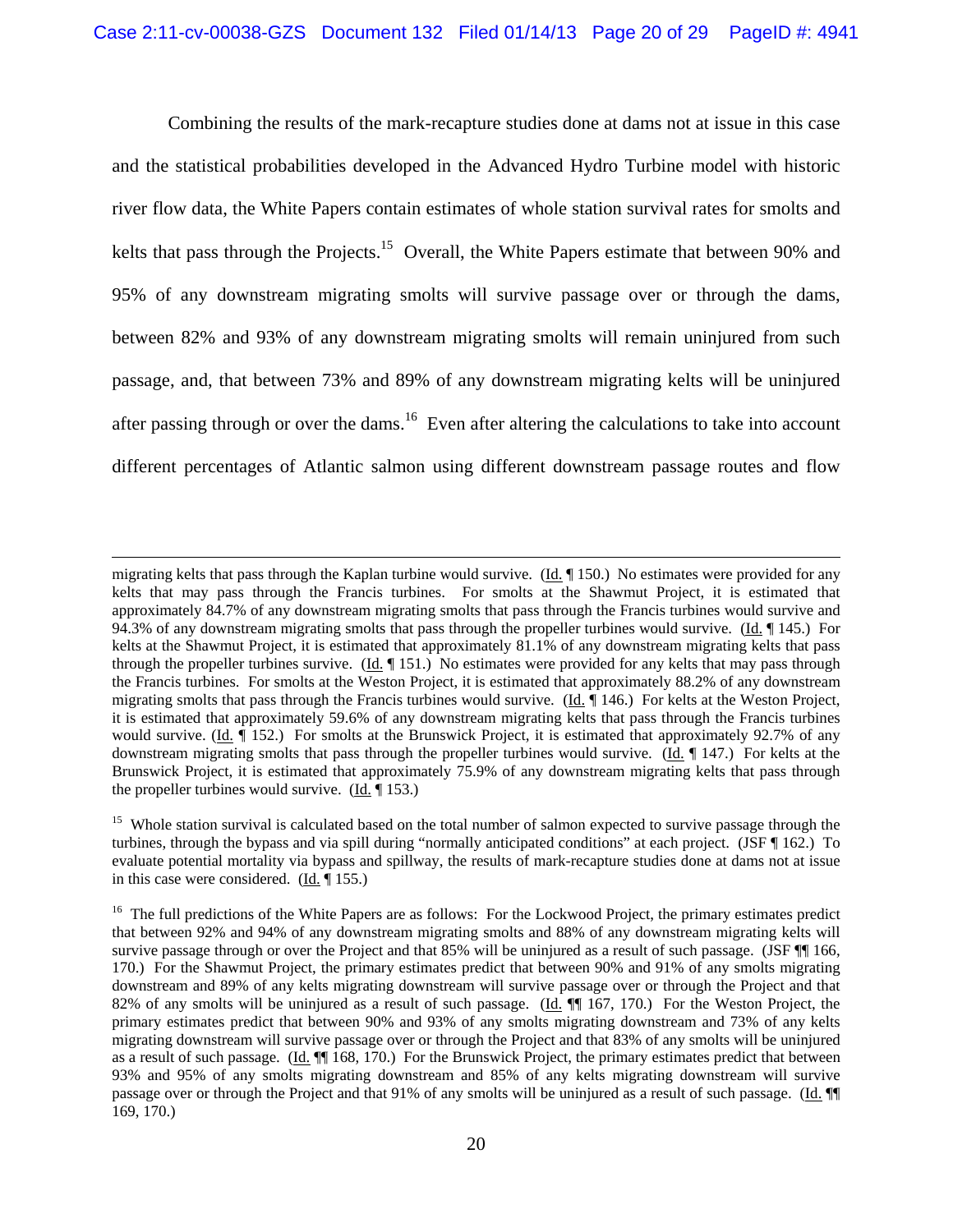levels in the rivers, under no conditions was a whole station survival estimate of 100% predicted at any of the projects. (JSF ¶¶ 171-75.)

 Plaintiffs urge that these statistics establish that Defendants are engaged in taking Atlantic salmon at all four of the Projects at issue in this case. However, viewing the record in the light most favorable to Defendants, in this case the Court finds that statistics alone cannot establish an absence of genuine issues of material fact or that Plaintiffs are entitled to judgment as a matter of law. The statistics presented are either based on studies done at dams not at issue in this case or are calculations of numerical probabilities of harm that may befall Atlantic salmon. Neither is sufficient to establish ESA liability on summary judgment. Instead, there is a genuine issue of material fact as to whether there has been actual harm to Atlantic salmon at these four dams. To establish a taking, the First Circuit requires more than a "numerical probability of harm" or even a "significant risk of harm." Bhatti, 9 F.3d at 165, 166 n.5. Actual harm is required. Id. at 165. The Court recognizes that the evidence put forward by Plaintiffs in this case is a far cry from the "one in a million" chance of harm and attenuated causal chain that was insufficient to establish a taking in American Bald Eagle v. Bhatti. Id. at 165-66. Nonetheless, Plaintiffs must show that Atlantic salmon have been actually harmed before summary judgment will be granted in their favor. The statistics put forward by Plaintiffs show that there is a chance that any Atlantic salmon that pass through the dams may be injured or killed by such passage. A chance of harm does not establish a taking in the First Circuit.

In addition to the statistics, Plaintiffs point to statements made by the Services in an August 2009 letter and in the final administrative decision to include the Kennebec River and Androscoggin River populations of Atlantic salmon on the Endangered Species List. (JSF ¶¶ 179, 180-81.) Those documents contain statements that implicate dams generally as a threat to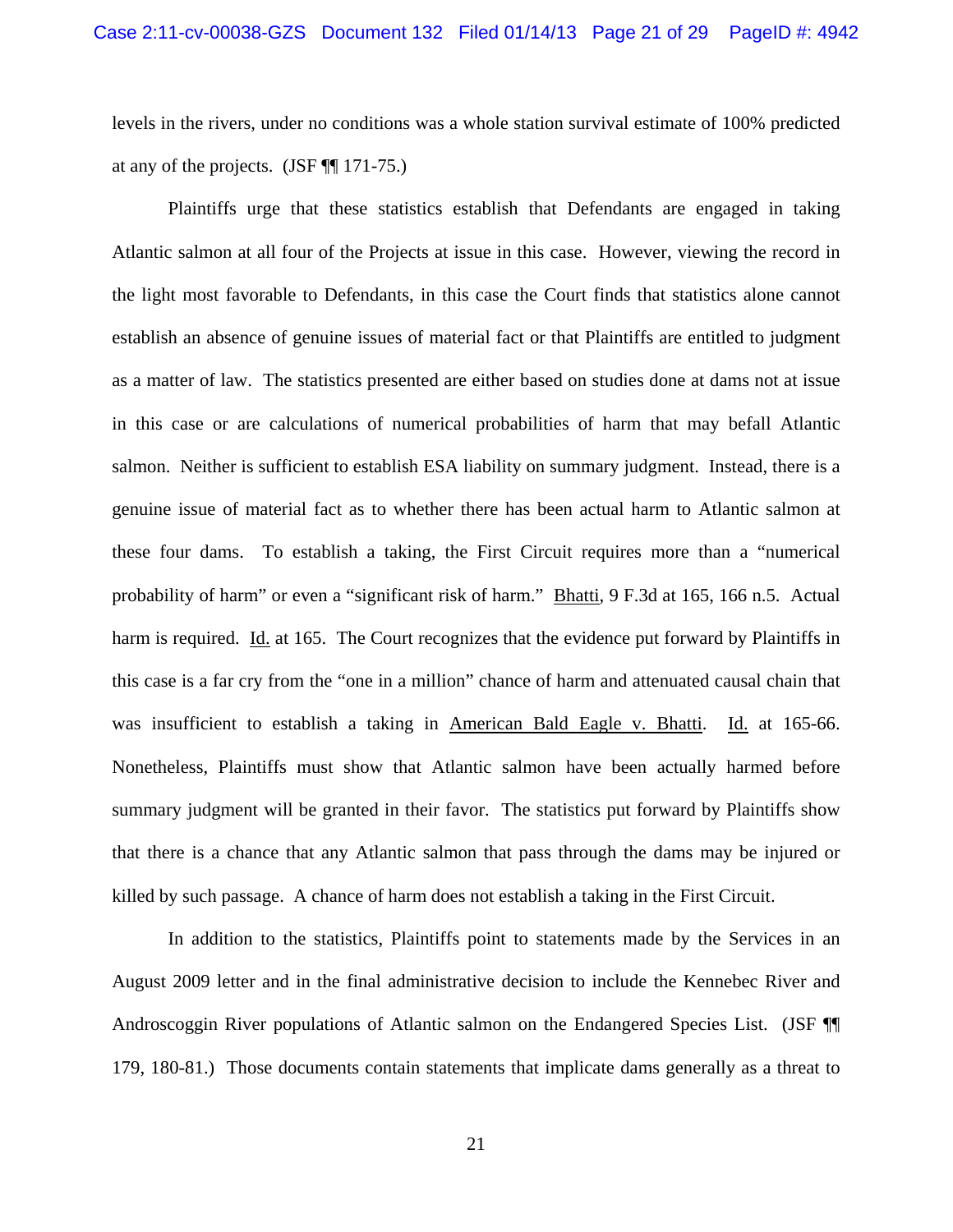Atlantic salmon. The documents do not contain statements to implicate the dams at issue in this case with any type of specificity. For example, the final administrative decision stated: "Dams are known to typically injure or kill between 10 and 30 percent of all fish entrained at turbines," and "Dams are among the leading causes of both historical declines and contemporary low abundance of the GOMS DPS of Atlantic salmon." (Id. ¶ 179.) The August 2009 letter stated: "Dams directly and substantially reduce survival rates of Atlantic salmon in the following ways" and then described in general terms the effects of dams on Atlantic salmon. (Id. ¶ 181.) These generalized statements that implicate dams in the plight of the Atlantic salmon are not sufficient alone, or with the studies discussed previously, to affirmatively establish liability on summary judgment.<sup>17</sup>

Plaintiffs point to Animal Welfare Institute v. Beech Ridge Energy LLC, 675 F. Supp. 2d 540 (D. Md. 2009), in support of their argument that the evidence presented in this case – circumstantial probabilities and general statements implicating dams – is sufficient to establish that a taking has occurred at the dams. (Pls.' Mot. For Partial Summ. J. at 15-16.) In Beech Ridge, the district court did indeed find it "a virtual certainty" that endangered Indiana bats would be harmed or injured by the challenged wind turbine project despite that no dead or injured bat had yet been found. Id. at 578-79. The court made that finding, however, with the benefit of a four-day trial that included the testimony of at least three credible expert witnesses and numerous studies and research, at least some of which were conducted at the challenged site.

 $17$  Lastly, Plaintiffs argue that Defendants are engaged in taking Atlantic salmon by blocking upstream passage on the Kennebec River. As Plaintiffs acknowledge, Defendants, in conjunction with the State of Maine, have a system for trapping Atlantic salmon at the Lockwood Project, the first upstream dam on the Kennebec, and transporting them to spawning grounds on the Kennebec River that are upstream of the Shawmut and Weston Projects. Plaintiffs then state, in a footnote: "The trap and truck system is lawful only because Maine has been issued a permit authorizing this take." (Pls.' Mot. For Partial Summ. J. at 17 n.27.) Without citation to any relevant legal authority, Plaintiffs argue that the Court should find a taking in violation of the ESA despite the lawful permit. In addition, Plaintiffs' general statements regarding the harm caused by obstructed fish passage are insufficient to establish liability for a taking. To the extent Plaintiffs seek summary judgment on this basis, it is DENIED.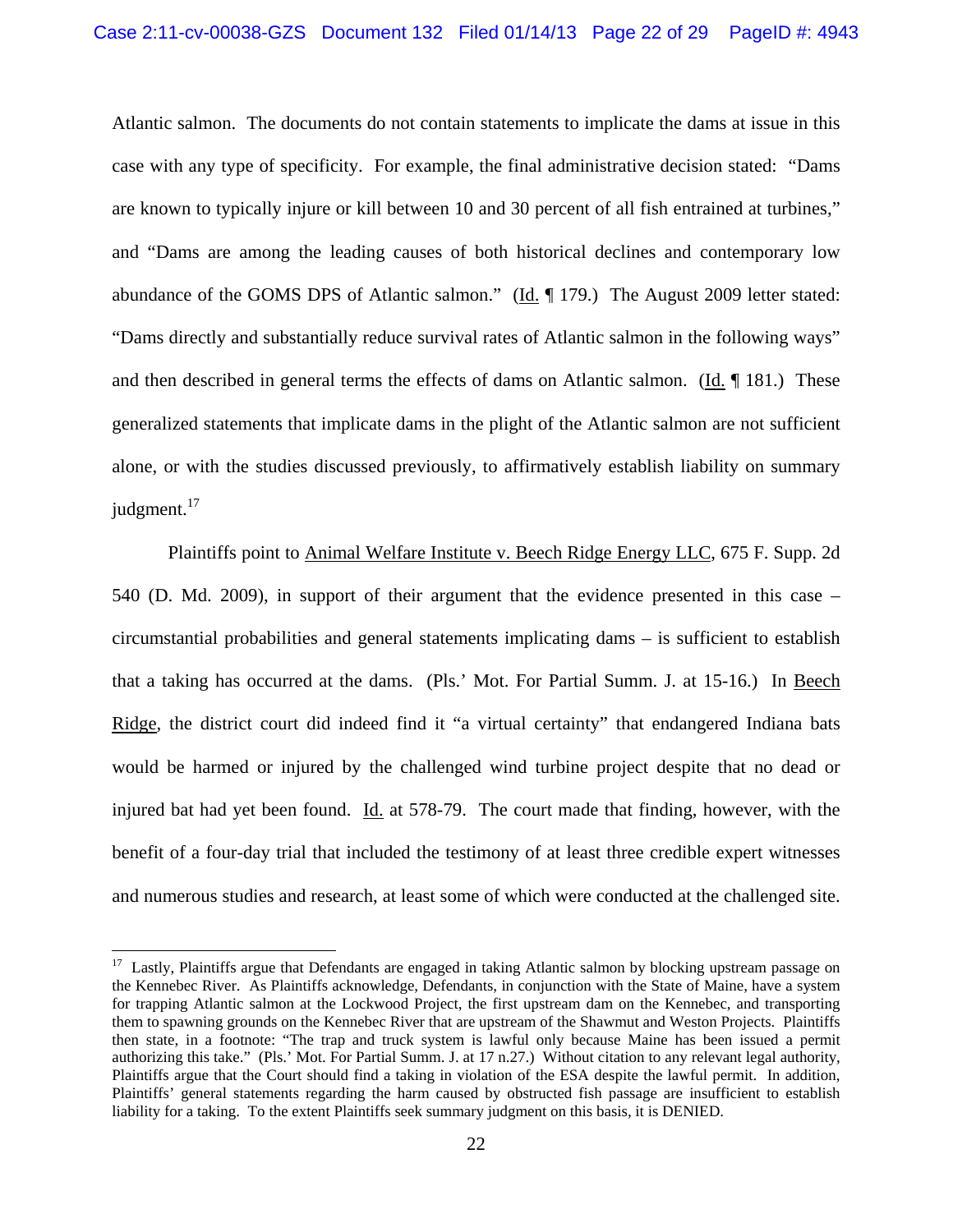See id. at 545-559, 564-567. Further, the district court in Beech Ridge applied a lower degree of certainty, "that the challenged activity is reasonably certain to imminently harm, kill, or wound the listed species," than that required by the First Circuit. Id. at 563. While the district court found that the plaintiffs would have established a taking under the more onerous First Circuit standard, the court also said "[b]ecause the risk of harm was highly speculative in [Bhatti], the First Circuit's observations regarding the degree of certainty of harm required by the ESA were not necessary to the decision." Id. at 563. This Court does not cast the First Circuit's guidance aside so lightly, particularly in the context of summary judgment.

In short, based on the evidence presented at this stage of the proceedings, there is a genuine issue of material fact as to whether the Defendants are engaged in taking Atlantic salmon by operation of the four dams at issue in this case. Accordingly, Plaintiffs' Motion For Partial Summary Judgment as to Count I is DENIED.

### **C. Count I: The Availability Of Injunctive Relief**

 Next, Defendants contend they are entitled to summary judgment on Count I because Plaintiffs cannot establish an entitlement to injunctive relief on their ESA claim. Defendants claim that injunctive relief is permitted for an ESA claim only where a plaintiff can establish that the takings are causing harm to the endangered species.

 The First Circuit has rejected a per se rule regarding availability of injunctive relief in ESA cases, instead favoring a fact-sensitive analysis. Not every taking requires injunctive relief and the death of a single animal may present a situation where injunctive relief is appropriate. See, e.g., Water Keeper Alliance v. U.S. Dept. of Defense, 271 F.3d 21, 34 (1st Cir. 2001) (finding that "vague concerns as to long-term damage to the endangered species" were insufficient to establish irreparable harm); Animal Welfare Inst. v. Martin, 588 F. Supp. 2d 70,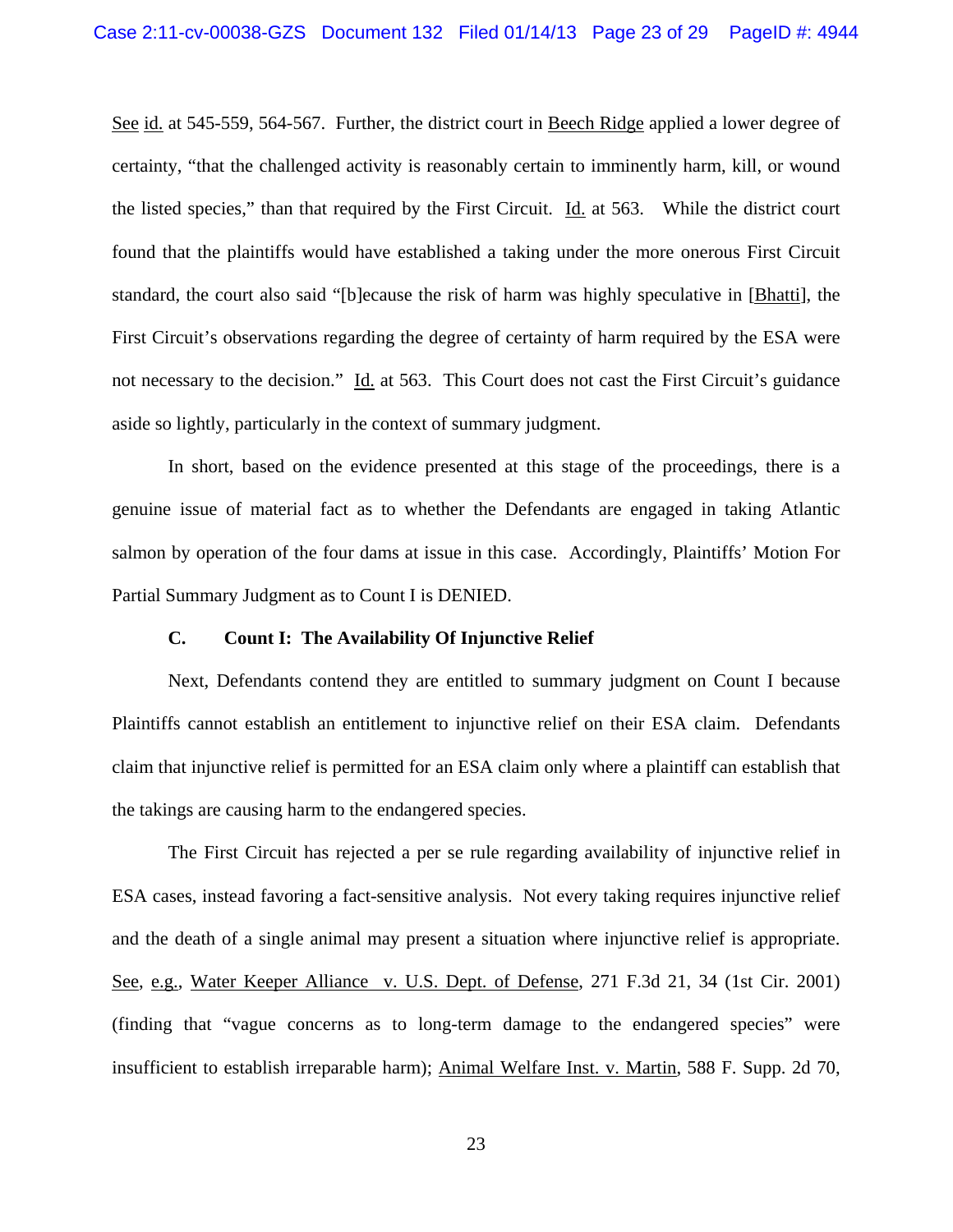106 (D. Me. 2008). Whether irreparable harm has been presented by a case requires an inquiry into the facts and circumstances of the case that takes into account the harm to wildlife and the effect of that harm on the species.

 In Animal Welfare Institute v. Martin, 623 F.3d 19 (1st Cir. 2010), plaintiffs appealed the denial of their motion to enjoin Maine state officials from allowing the use of traps, including the foothold trap and the Conibear trap, arguing that the injunction was necessary to protect the Canada lynx, a threatened species. Id. at 21. As to the foothold trap, the court denied preliminary injunctive relief, rejecting plaintiffs' argument that an injunction must issue as a matter of law upon finding an incidental taking even in the absence of irreparable harm. Id. at 23. In contrast, the court granted preliminary injunctive relief as to the Conibear trap, finding irreparable harm in the death of a single lynx that had been killed in a Conibear trap in November 2008. Id. "Even though [plaintiffs] had not established that the death of one threatens the species as a whole, it had demonstrated that the current regulations are inadequate and it is predictable that if the regulations are not amended, other lynx will suffer irreparable harm." Id. (internal quotations and citations omitted). After a six-day hearing on the effects of both traps, the district court denied permanent injunctive relief and found that it was not likely that lynx would be taken in Conibear traps in light of the new regulations issued by the state of Maine pursuant to the preliminary injunction. Id. at 24. As to the foothold traps, the district court found that even if Canada lynx suffered injuries as a result of being trapped in the foothold traps, plaintiffs had not shown that those injuries threatened the species. Id. at 24-25. The district court denied injunctive relief. Id. at 25.

 On appeal, the First Circuit endorsed the fact intensive analysis engaged in by the district court in determining when an injunction should issue. The First Circuit highlighted the different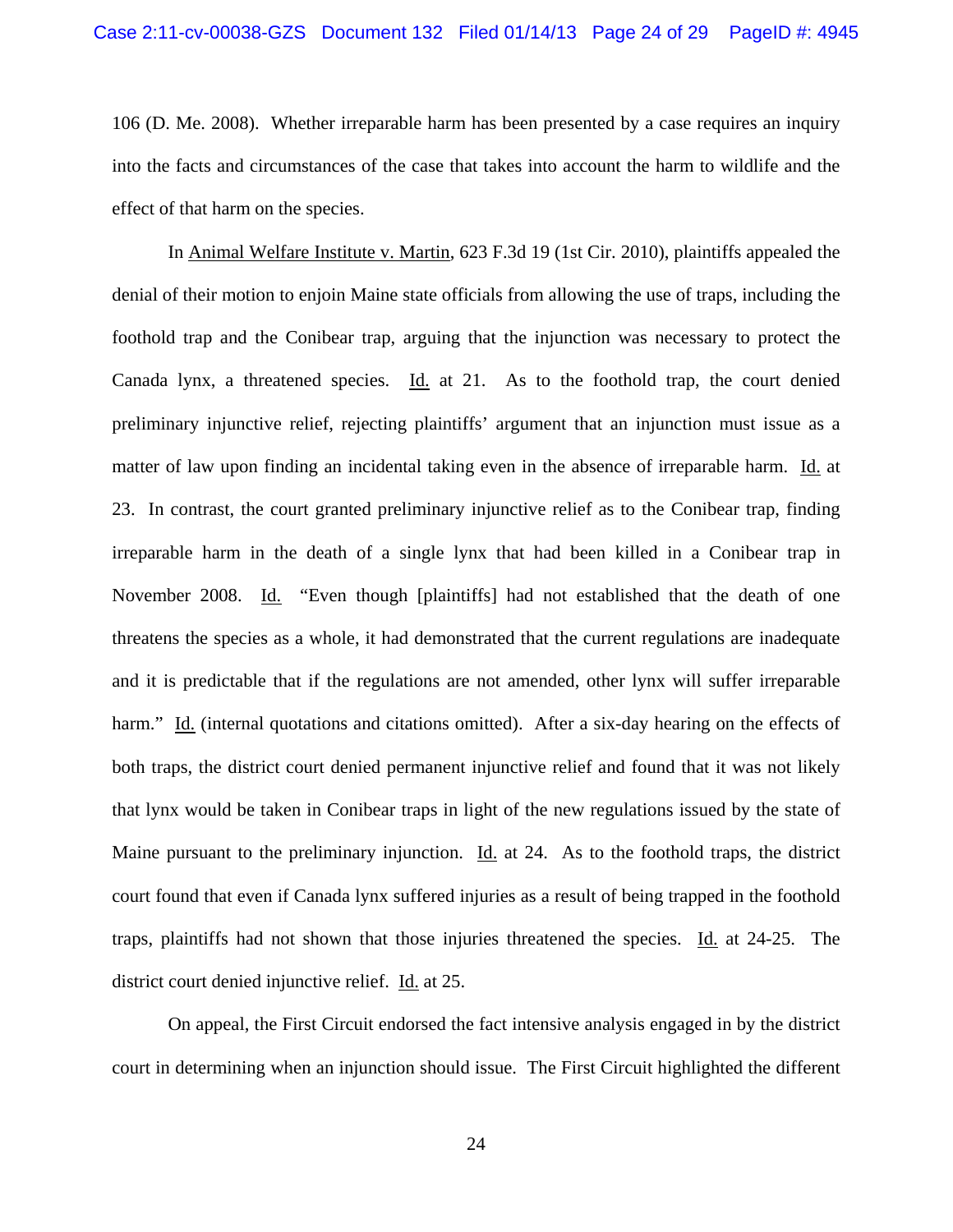conclusions reached by the district court – to issue a preliminary injunction as to Conibear traps but not as to foothold traps – in stating that "[t]he district court thus engaged in exactly the factsensitive analysis required by law." Id. at 27. Therefore, in the First Circuit, "the death of a single animal may call for an injunction in some circumstances, while in others the death of one member is an isolated event that would not call for judicial action because it has only a negligible impact on the species as a whole."  $\underline{Id}$  at 29. Further, "the degree to which there is irreparable injury is a factor to be balanced against the other injunction criteria." Animal Welfare Institute, 588 F. Supp. 2d at 106. In short, Defendants here misapprehend the law in claiming that Plaintiffs must necessarily reach the high bar of showing harm to Atlantic salmon as a species before the Court may issue any injunctive relief.

 For purposes of their injunctive relief argument, Defendants concede that even if the dams at issue in this case are engaged in taking Atlantic salmon, Plaintiffs are not entitled to injunctive relief. (Defs.' Mot. For Summ. J. at 11-12.) Accordingly, assuming for purposes of Defendants' Motion that the dams are engaged in taking Atlantic salmon, Plaintiffs have presented the expert witness testimony of Dr. Jeffrey A. Hutchings that these presumed takings are negatively impacting Atlantic salmon on a species-wide level.<sup>18</sup> Indeed, Dr. Hutchings repeatedly stated that "[t]he mortality experienced by downstream migrating smolts and kelts and by upstream migrating returning adults attributable to dam facilities in the Merrymeeting Bay [Salmon Habitat Recovery Unit] will have an adverse impact on the survival and the prospects for recovery of the [Salmon Habitat Recovery Unit] and, thus, of the GOM DPS as a whole." (Opinion of Dr. Jeffrey A. Hutchings (ECF No. 79-6) at 1564; see also id. at 1574-76, 1577;

<sup>&</sup>lt;sup>18</sup> The Court addressed Defendants' Motion And Incorporated Memorandum Of Law To Preclude Testimony And Reports Of Plaintiffs' Expert, Jeffrey Hutchings (ECF No. 93) in its Order On Motions In Limine.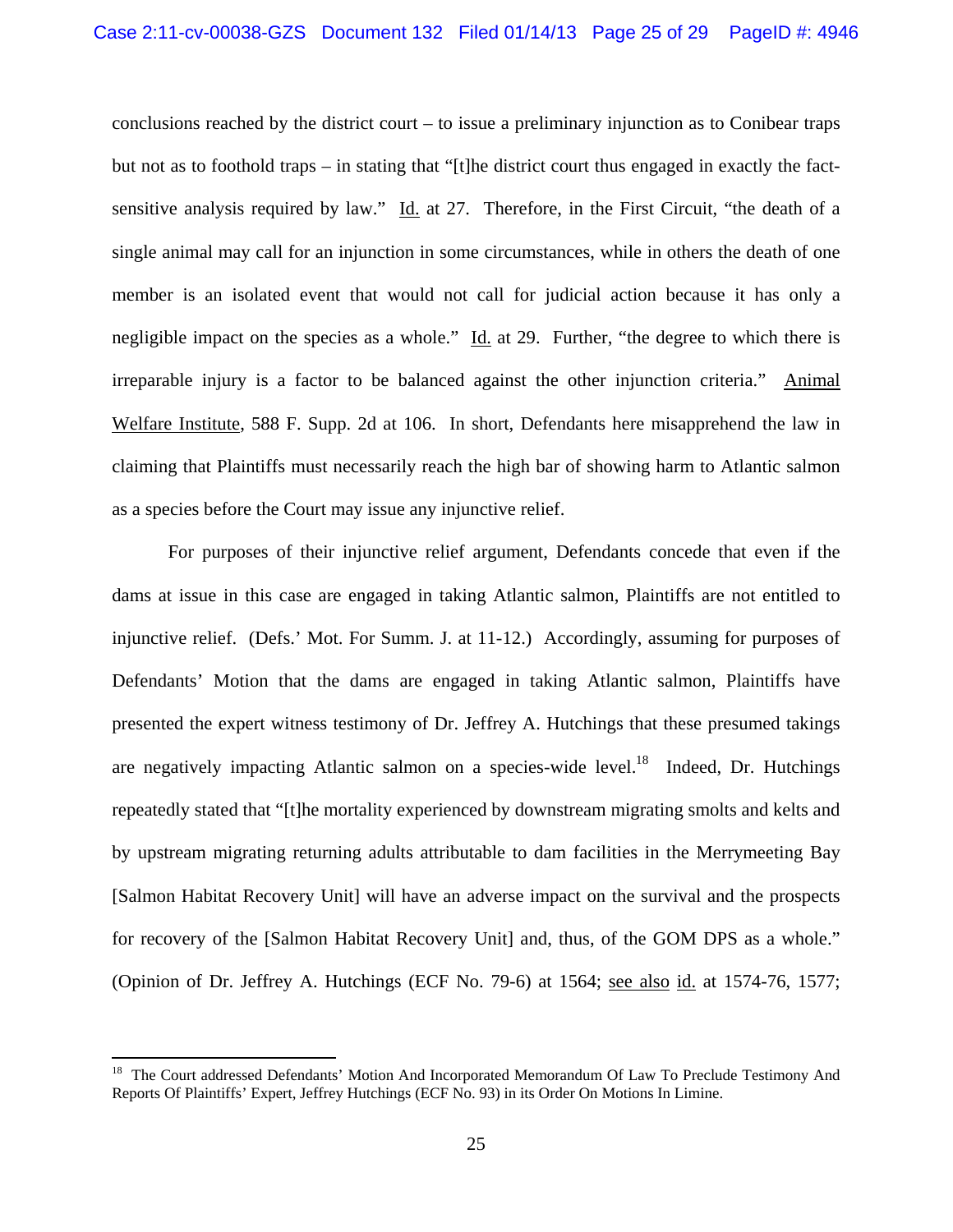Hutchings Dep., Vol. II (ECF No. 81-2) at 2503-2505.) Accordingly, to the extent Defendants request summary judgment on that basis, it is DENIED.

# **D. Count II: Alleged Violations Of The Clean Water Act**

 Both Plaintiffs and Defendants move for summary judgment on Count II of Plaintiffs' Amended Complaint. Count II claims that Defendants are violating the water quality certificates for the Lockwood, Weston and Shawmut Projects on the Kennebec River in violation of the Clean Water Act.

 The objective of the Clean Water Act ("CWA") is "to restore and maintain the chemical, physical, and biological integrity of the Nation's waters." 33 U.S.C. § 1251(a). Accordingly, under the CWA, hydroelectric dams must obtain a state "water quality certification" before they may obtain a license to operate from FERC. 33 U.S.C. § 1341. The water quality certification then becomes a condition of the FERC license. Id. §1341(d).

 The water quality certifications for the Lockwood, Weston and Shawmut Projects on the Kennebec River each contain the following provision:

INTERIM DOWNSTREAM FISH PASSAGE: The applicant shall continue and where needed improve existing operational measures to diminish entrainment, allow downstream fish passage, and eliminate significant injury to out-migrating anadromous fish in accordance with the terms of the KHDG [Kennebec Hydro Developers Group] Settlement Agreement.

(JSF ¶ 195.) The KHDG Settlement Agreement, in turn, provides:

In the event that adult shad and/or adult Atlantic salmon begin to inhabit the impoundment above the . . . project, and to the extent that licensee desires to achieve interim downstream passage of out-migrating Atlantic salmon and/or adult shad by means of passage through the turbine(s), licensee must first demonstrate through site-specific quantitative studies designed and conducted in consultation with the resource agencies, that passage through turbine(s) will not result in significant injury and/or mortality (immediate or delayed). In no event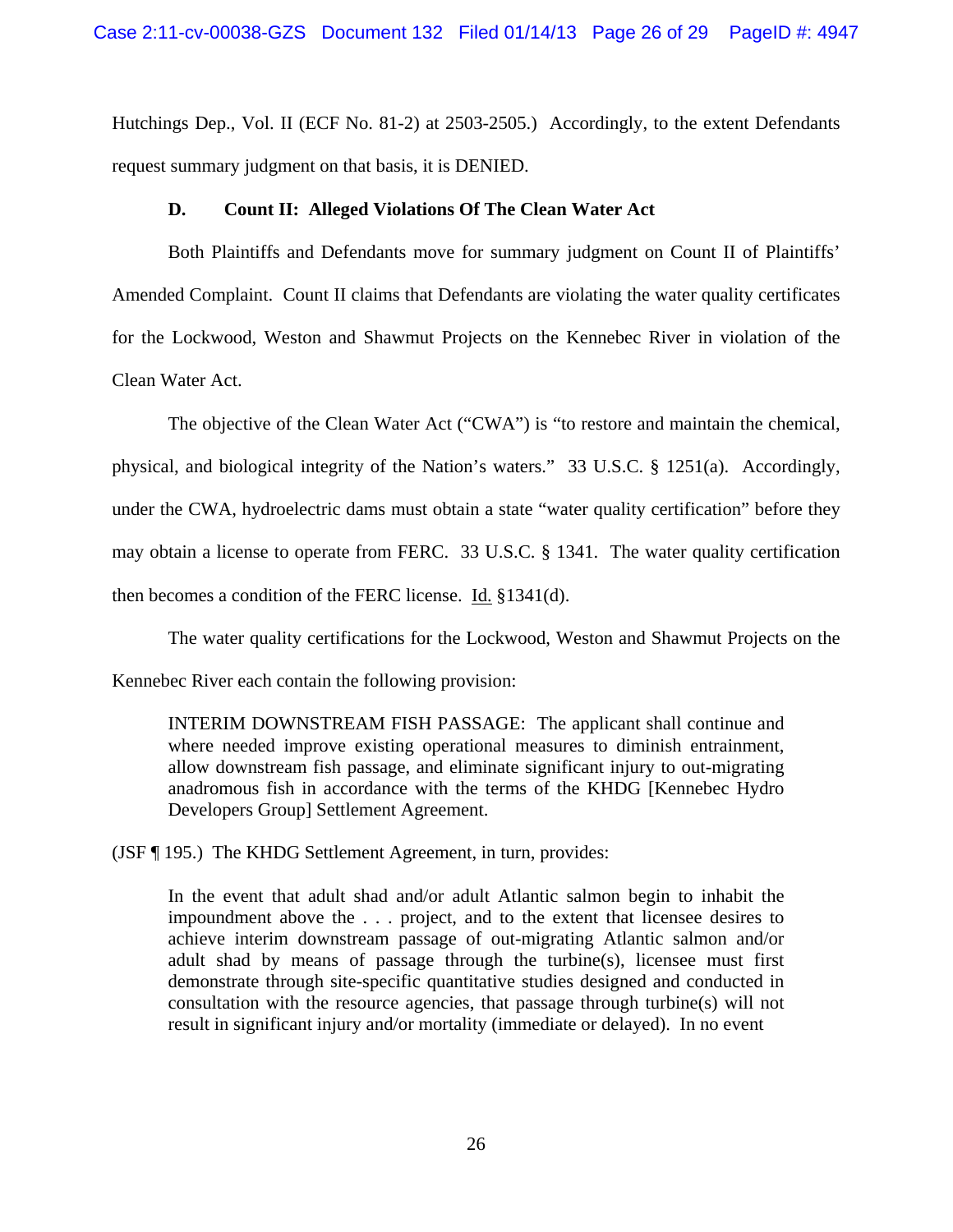shall licensee be required to make this quantitative demonstration for adult shad and adult Atlantic salmon before May 1, 2006.

 $(JSF \, \P \, 196.)$ 

 From the arguments presented, Defendants do not contest that adult Salmon and shad inhabit the impoundments above the Kennebec River dams or that the requisite site-specific quantitative studies have not been performed to show that turbine passage will not result in injury and/or mortality to the fish. Instead, both Plaintiffs and Defendants urge different meanings of the following phrase in the Agreement: "To the extent licensee *desires* to achieve interim downstream passage of out-migrating Atlantic salmon and/or adult shad by means of passage through the turbine(s)  $\dots$  " (JSF ¶ 196, emphasis added.)

 Although Plaintiffs paint this clause as ambiguous and needing of the Court's interpretation, the relevant portion -- "to the extent licensee desires" -- is not ambiguous. See Waltman & Co. v. Leavitt, 722 A.2d 862, 864 (Me. 1999) ("When a contract is reasonably subject to two or more interpretations, or its meaning is unclear, it is ambiguous.") It is what the licensee, the Defendants, desire – or want – that triggers the remainder of the clause's requirements. The reasonable interpretation of this clause carries a subjective component. See, e.g., American Heritage Dictionary 491 (5th ed. 2011) (defining "desire" as "[t]o wish or long for; want: *a reporter who desires an interview; a teen who desires to travel*"). Plaintiffs challenge that subjective intent is not relevant and that Defendants could simply shut the turbines down during migration and thereby avoid the need to conduct the studies. This interpretation, however, ignores the plain language of the Agreement and reads the relevant words out of the Agreement. Because the clause is in the Agreement, the Court will give it effect. See OfficeMax v. Levesque, 658 F.3d 94, 99 (1st Cir. 2011) ("[A]n interpretation which gives a reasonable, lawful, and effective meaning to all the terms is preferred to an interpretation which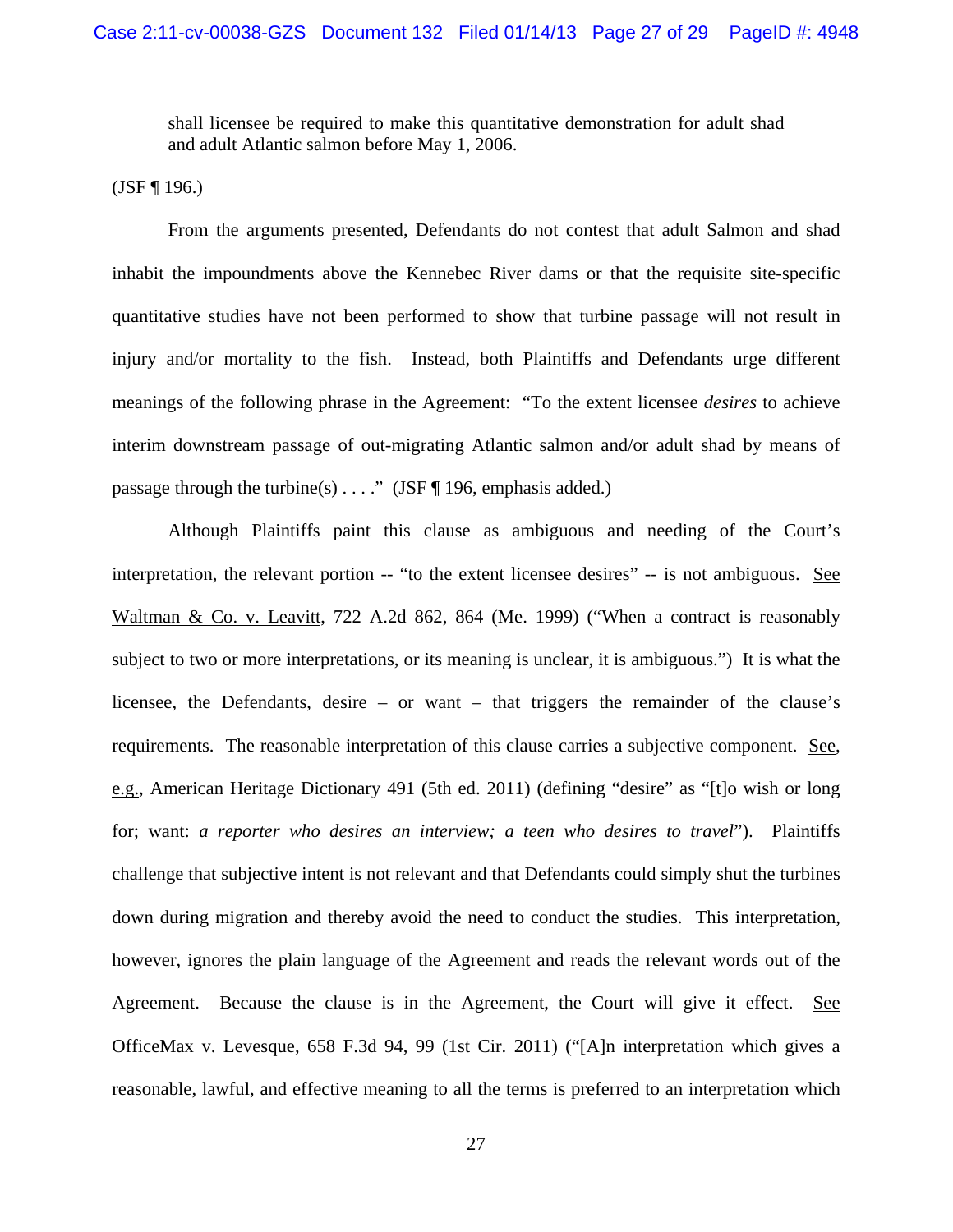leaves a part unreasonable, unlawful, or of no effect." (quoting Restatement (Second) of Contracts  $\S$  203(a))).

 Alternatively, Plaintiffs attempt to substitute "knowledge" for "desire." That is, Plaintiffs argue that because Defendants know that some Atlantic salmon and/or shad may be passing through the turbines, Defendants desire to have the fish pass through the turbines. Had the parties to the Agreement intended Defendants' knowledge of Atlantic salmon or shad passing through the turbines to trigger the requisite studies, the parties could have so stated.

 The evidence before the Court on summary judgment reveals that Defendants do not desire to pass Atlantic salmon and/or shad through the turbines. Instead, the Defendants' desire is that the fish bypass the turbines. Two of the three dams have floating booms to aid in bypassing the turbines. (JSF ¶¶ 220, 225, 234.) Robert Charles Richter, III, testifying for Defendants, stated that the Defendants had not completed the studies referenced in the Agreement because Defendants' "desire is not to pass [the fish] through the turbines." (Richter Dep. (ECF No. 82-4) at 3124.) Plaintiffs present evidence that Atlantic salmon and/or shad are in fact passing through the turbines and Defendants have not taken sufficient steps to prevent that passage. Even assuming the truth of the evidence, it is not germane to the Court's inquiry. Knowledge does not equate to desire. Accordingly, Defendants have demonstrated an absence of evidence to support the CWA claim and Plaintiffs have failed to raise a genuine issue of material fact. Therefore, Defendants are entitled to summary judgment on Count II.

### **V. CONCLUSION**

 For the reasons explained herein, Defendants' Motion For Summary Judgment (ECF No. 88) is DENIED as to Count I but GRANTED as to Count II. Plaintiffs' Motion For Partial Summary Judgment (ECF No. 94) is DENIED. Also, Plaintiffs' Motion To Strike Defendants'